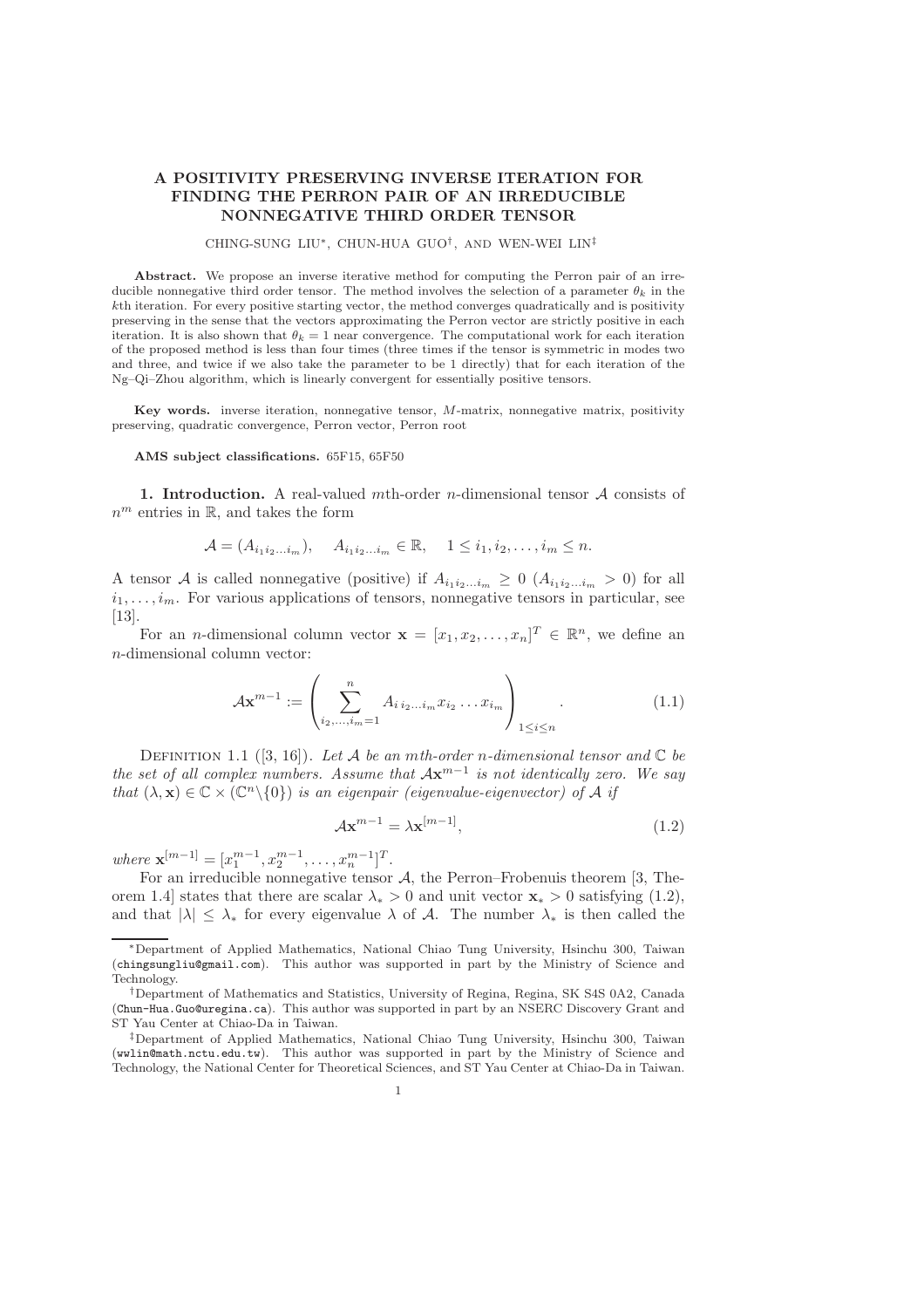spectral radius of A, denoted by  $\rho(\mathcal{A})$ , and is also called the Perron root of A. The corresponding positive unit vector x<sup>∗</sup> is unique [3] and is called the Perron vector of A. The Perron pair  $(\rho(\mathcal{A}), \mathbf{x}_*)$  is needed in several applications. In particular, it is related to measuring higher order connectivity in hypergraphs [7, 8], and determines the probability distribution of higher-order Markov chains [16]. By computing  $\rho(\mathcal{A})$ for a suitable irreducible nonnegative tensor  $A$ , we can also determine whether an irreducible  $Z$ -tensor is an  $M$ -tensor [21]. The problem of computing the Perron pair has attracted much attention in recent years.

In 2009, Ng, Qi, and Zhou [16] presented a power method for computing  $\rho(\mathcal{A})$  for a nonnegative tensor. Later on, Chang, Pearson, and Zhang [2] proved its convergence for primitive tensors. Linear convergence of the algorithm was then proved in [20] for essentially positive tensors, with a particular starting vector. Without giving the detailed definitions, we simply mention that essentially positive tensors are primitive tensors, and primitive tensors are irreducible nonnegative tensors. Liu, Zhou, and Ibrahim  $[14]$  noted that for any irreducible nonnegative tensor  $A$ , one can apply the Ng–Qi–Zhou (NQZ) algorithm to  $\mathcal{B} = \mathcal{A} + s\mathcal{I}$ , where s is a positive scalar and  $\mathcal{I}$  is the unit tensor. Convergence of the algorithm is then guaranteed by [2] since  $\beta$  is primitive. For a primitive tensor, starting with any positive vector, the NQZ algorithm also produces approximations to the Perron vector that are positive vectors. So the algorithm is positivity preserving. But it is noted in [20] that the rate of convergence could be worse than linear if the tensor is primitive, but not essentially positive.

The Perron pair can also be found by Newton's method [15], which has local quadratic convergence, but is not positivity preserving. Global convergence may be achieved through a line search [15], but this requires additional assumptions and the resulting algorithm is more complicated and is still not positivity preserving. The positivity of approximations is important in applications; if the approximations lose positivity then they may be meaningless and could not be interpreted.

For irreducible nonnegative second order tensors (i.e., matrices), there are fastconverging and positivity preserving methods [17, 5, 9] for computing the Perron pair. Our goal in this paper is to propose a fast-converging and positivity preserving algorithm for computing the Perron pair of an irreducible nonnegative third order tensor  $A$ , with a detailed convergence analysis. Third order tensors, as the immediate generalization of matrices, have received special attention [11, 12, 18].

In 1971, Noda [17] introduced a positivity preserving method for the nonnegative matrix eigenvalue problem, which has quadratic convergence [5] and is now called the Noda iteration. In this paper, we propose a positivity preserving iteration for nonnegative third order tensors by combining the idea of Newton's method with the idea of the Noda iteration. We, therefore, call the iteration a Newton–Noda iteration (NNI). NNI is an inverse iterative method with variable shifts, and naturally preserves the strict positivity of the Perron vector in its approximations at all iterations for a positive starting vector. The major advantage of NNI is that, for any positive initial vector, it converges quadratically and computes the desired eigenpair correctly. Furthermore, NNI always generates a monotonically decreasing sequence of approximate eigenvalues, converging quadratically to  $\rho(\mathcal{A})$ , and the computational work (in terms of flop counts) each iteration is less than four times (and sometimes just twice) that for each iteration of the NQZ algorithm.

The paper is organized as follows. In section 2, we introduce some preliminaries and motivation. In section 3, we present a Newton–Noda iteration, and prove some basic properties for it. In section 4, we establish its convergence theory, and derive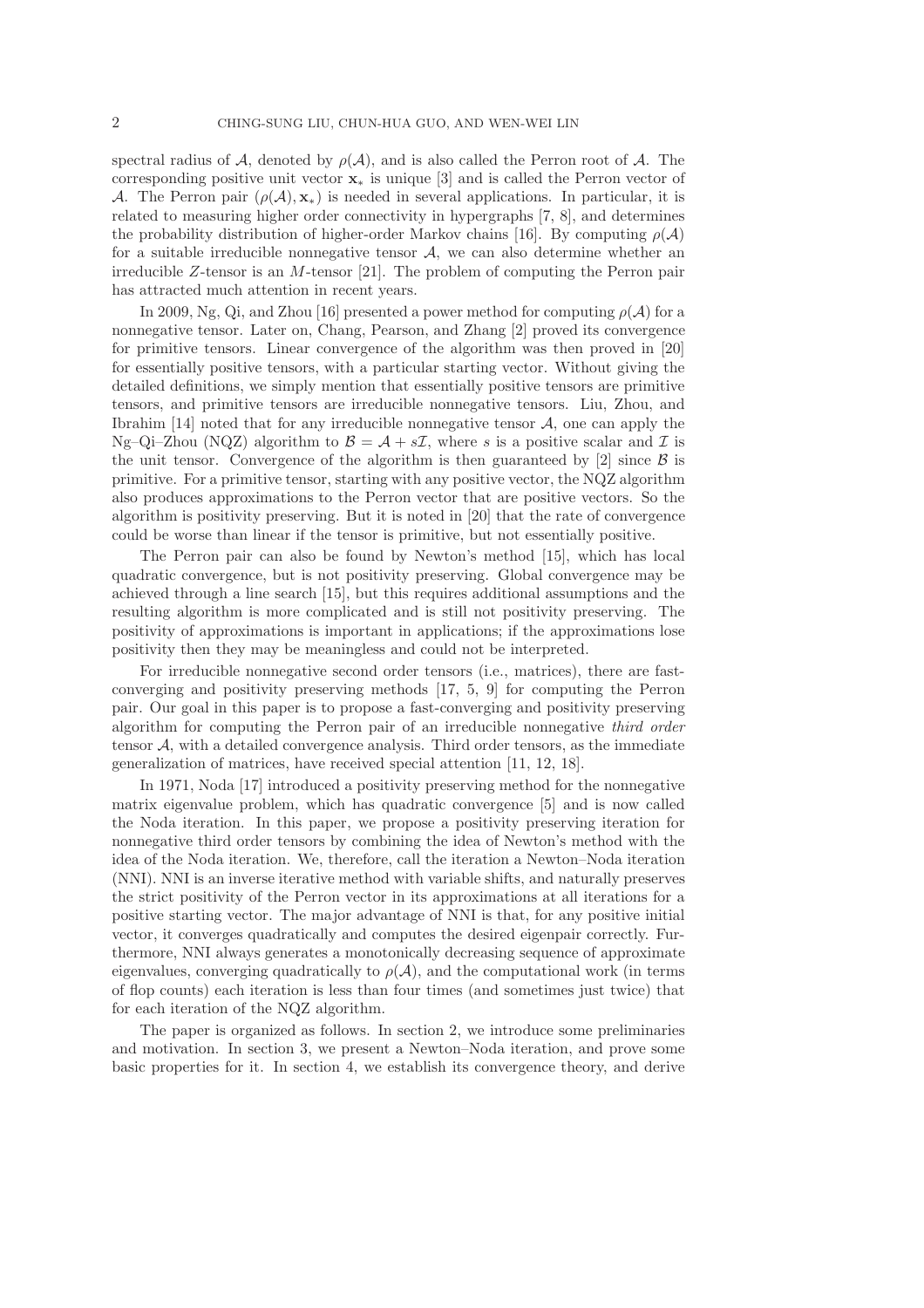the asymptotic convergence rate precisely. Finally, in section 5 we present some numerical examples illustrating the convergence theory and the effectiveness of NNI, and we make some concluding remarks in section 6.

2. Preliminaries, notation and motivation. A real matrix  $A = [A_{ij}] \in \mathbb{R}^{n \times k}$ is called nonnegative (positive) if  $A_{ij} \geq 0$   $(A_{ij} > 0)$  for all i and j. For real matrices A and B of the same size, if  $A - B$  is nonnegative (positive), we write  $A \geq B$  $(A > B)$ . A real square matrix A is called a Z-matrix if all its off-diagonal elements are nonpositive. Any Z-matrix A can be written as  $sI - B$  with  $B \geq 0$ ; it is called a nonsingular M-matrix if  $s > \rho(B)$ , and a singular M-matrix if  $s = \rho(B)$ , where  $\rho(\cdot)$ is the spectral radius.

In addition, we denote  $|A| = |A_{ij}|$ , and the superscript T denotes the transpose of a vector or matrix. From now on we use  $\mathbf{v}^{(i)}$  (instead of  $v_i$ ) to represent the *i*th element of a vector  $\mathbf{v}$ , since the notation  $v_i$  may be confused with a vector sequence  $v_i$ . Throughout the paper, we use the 2-norm for vectors and matrices. All vectors are real *n*-vectors and all matrices are real  $n \times n$  matrices, unless specified otherwise.

The following result is well known (see [1, Theorems 6.2.3 and 6.2.7] for example). THEOREM 2.1. For a  $Z$ -matrix  $A$ , the following are equivalent:

(i) A is a nonsingular M-matrix.

(ii)  $A^{-1} > 0$ .

(iii)  $A\mathbf{v} > 0$  for some vector  $\mathbf{v} > 0$ .

An irreducible Z-matrix is a nonsingular M-matrix if and only if for some  $y > 0$  the vector Av is nonnegative and nonzero.

The irreducibility of a tensor is a natural generalization of the irreducibility of a matrix.

DEFINITION 2.2 ([3, 16]). An mth-order n-dimensional tensor A is called reducible if there exists a nonempty proper index subset  $S \subset \{1, 2, \ldots, n\}$  such that

$$
A_{i_1i_2...i_m}=0, \ \forall \ i_1 \in S, \ \forall \ i_2,...,i_m \notin S.
$$

If  $A$  is not reducible, then we call  $A$  irreducible.

For vectors  $\mathbf{v} = [\mathbf{v}^{(1)}, \mathbf{v}^{(2)}, \dots, \mathbf{v}^{(n)}]^T$  and  $\mathbf{w} = [\mathbf{w}^{(1)}, \mathbf{w}^{(2)}, \dots, \mathbf{w}^{(n)}]^T$ , with  $\mathbf{v}^{(i)} \neq 0$  for all i, we define  $\frac{\mathbf{w}}{\mathbf{v}}$  to be the *n*-vector whose ith element is  $\frac{\mathbf{w}^{(i)}}{\mathbf{v}^{(i)}}$ , and then define

$$
\max\left(\frac{\mathbf{w}}{\mathbf{v}}\right) = \max_{i} \left(\frac{\mathbf{w}^{(i)}}{\mathbf{v}^{(i)}}\right), \quad \min\left(\frac{\mathbf{w}}{\mathbf{v}}\right) = \min_{i} \left(\frac{\mathbf{w}^{(i)}}{\mathbf{v}^{(i)}}\right).
$$

THEOREM 2.3 ([3, Theorems 1.4 and 4.2]). Let A be an irreducible nonnegative tensor of order m and dimension n. Then there exist  $\lambda_* > 0$  and a unit vector  $\mathbf{x}_* > 0$ such that

$$
\mathcal{A}\mathbf{x}_{*}^{m-1}=\lambda_{*}\mathbf{x}_{*}^{[m-1]}.
$$

If  $\lambda$  is an eigenvalue of A, then  $|\lambda| \leq \lambda_*$ . Denote  $\lambda_*$  by  $\rho(\mathcal{A})$ . If  $\lambda$  is an eigenvalue with a nonnegative unit eigenvector **x**, then  $\lambda = \rho(A)$  and  $\mathbf{x} = \mathbf{x}_*$ . Moreover, for any  $\mathbf{v} > 0$ 

$$
\min\left(\frac{\mathcal{A}\mathbf{v}^{m-1}}{\mathbf{v}^{[m-1]}}\right) \leq \rho(\mathcal{A}) \leq \max\left(\frac{\mathcal{A}\mathbf{v}^{m-1}}{\mathbf{v}^{[m-1]}}\right).
$$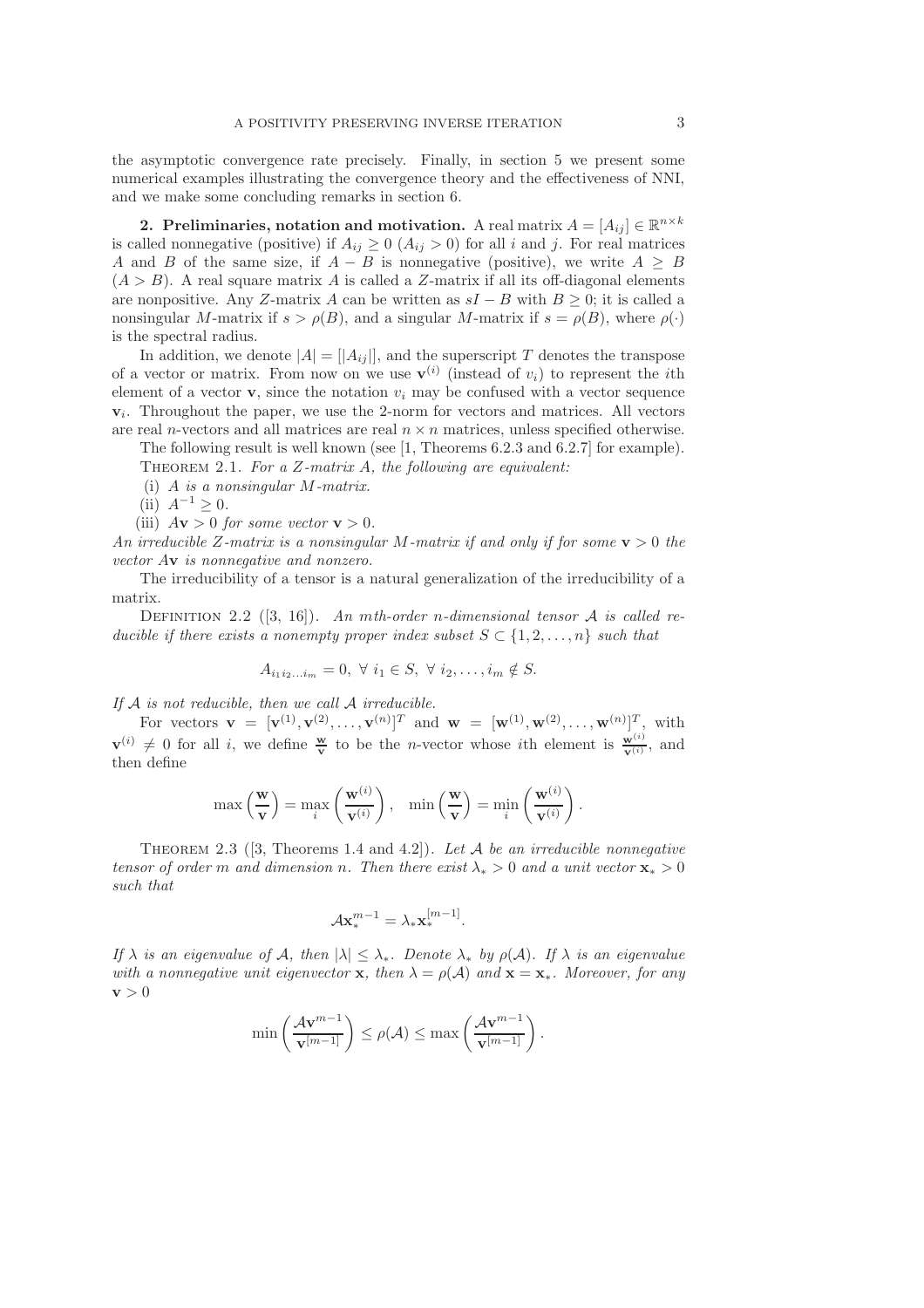For a third order *n*-dimensional tensor,  $(1.1)$  can be written as

$$
\mathcal{A}\mathbf{x}^2 := \begin{bmatrix} \mathbf{x}^T A_1 \mathbf{x} \\ \vdots \\ \mathbf{x}^T A_n \mathbf{x} \end{bmatrix},
$$
(2.1)

where the  $n \times n$  matrices  $A_i$  are given by  $A(i, :, :)$ , using the Matlab multi-dimensional array notation. From  $(2.1)$ , the nonnegative tensor eigenvalue problem  $(1.2)$  can be written as a nonlinear eigenvalue problem, i.e.,

$$
A(\mathbf{x})\mathbf{x} = \lambda \mathbf{x},
$$

where

$$
A(\mathbf{x}) = D(\mathbf{x})^{-1} \begin{bmatrix} \mathbf{x}^T A_1 \\ \vdots \\ \mathbf{x}^T A_n \end{bmatrix}, \quad D(\mathbf{x}) = \begin{bmatrix} \mathbf{x}^{(1)} \\ \cdot \\ \cdot \\ \cdot \\ \mathbf{x}^{(n)} \end{bmatrix}.
$$
 (2.2)

We will also need

$$
B(\mathbf{x}) = D(\mathbf{x})^{-1} \begin{bmatrix} \mathbf{x}^T \left( A_1 + A_1^T \right) \\ \vdots \\ \mathbf{x}^T \left( A_n + A_n^T \right) \end{bmatrix} . \tag{2.3}
$$

Note that for each  $x > 0$ ,  $A(x)$  and  $B(x)$  are nonnegative and

$$
\frac{\mathcal{A}\mathbf{x}^2}{\mathbf{x}^{[2]}} = \frac{A(\mathbf{x})\mathbf{x}}{\mathbf{x}}, \quad B(\mathbf{x})\mathbf{x} = 2A(\mathbf{x})\mathbf{x}.\tag{2.4}
$$

LEMMA 2.4. Let  $v$  be a positive vector and  $A$  be an irreducible nonnegative third order n-dimensional tensor. Then  $A(\mathbf{v})$  and  $B(\mathbf{v})$  are irreducible nonnegative matrices.

*Proof.* If  $A(\mathbf{v})$  is a reducible matrix, then there exists a nonempty proper index subset  $S \subset \{1, 2, \ldots, n\}$  such that

$$
(A(\mathbf{v}))_{ij} = 0, \ \forall \ i \in S, \ \forall \ j \notin S. \tag{2.5}
$$

Because **v** is a positive vector, from  $(2.2)$  and  $(2.5)$ , it follows that

$$
(D(\mathbf{v})A(\mathbf{v}))_{ij} = \begin{bmatrix} \mathbf{v}^T A_1 \\ \vdots \\ \mathbf{v}^T A_n \end{bmatrix}_{ij} = 0, \ \forall \ i \in S, \ \forall \ j \notin S. \tag{2.6}
$$

On the other hand,

$$
(D(\mathbf{v})A(\mathbf{v}))_{ij} = \sum_{k=1}^{n} A_{ikj} \mathbf{v}^{(k)}.
$$
 (2.7)

Since  $A \geq 0$  and  $v > 0$ , by combining (2.6) and (2.7), it follows that

$$
A_{ikj} = 0, \ \forall \ i \in S, \ \forall \ j \notin S, \ k = 1, \ldots, n,
$$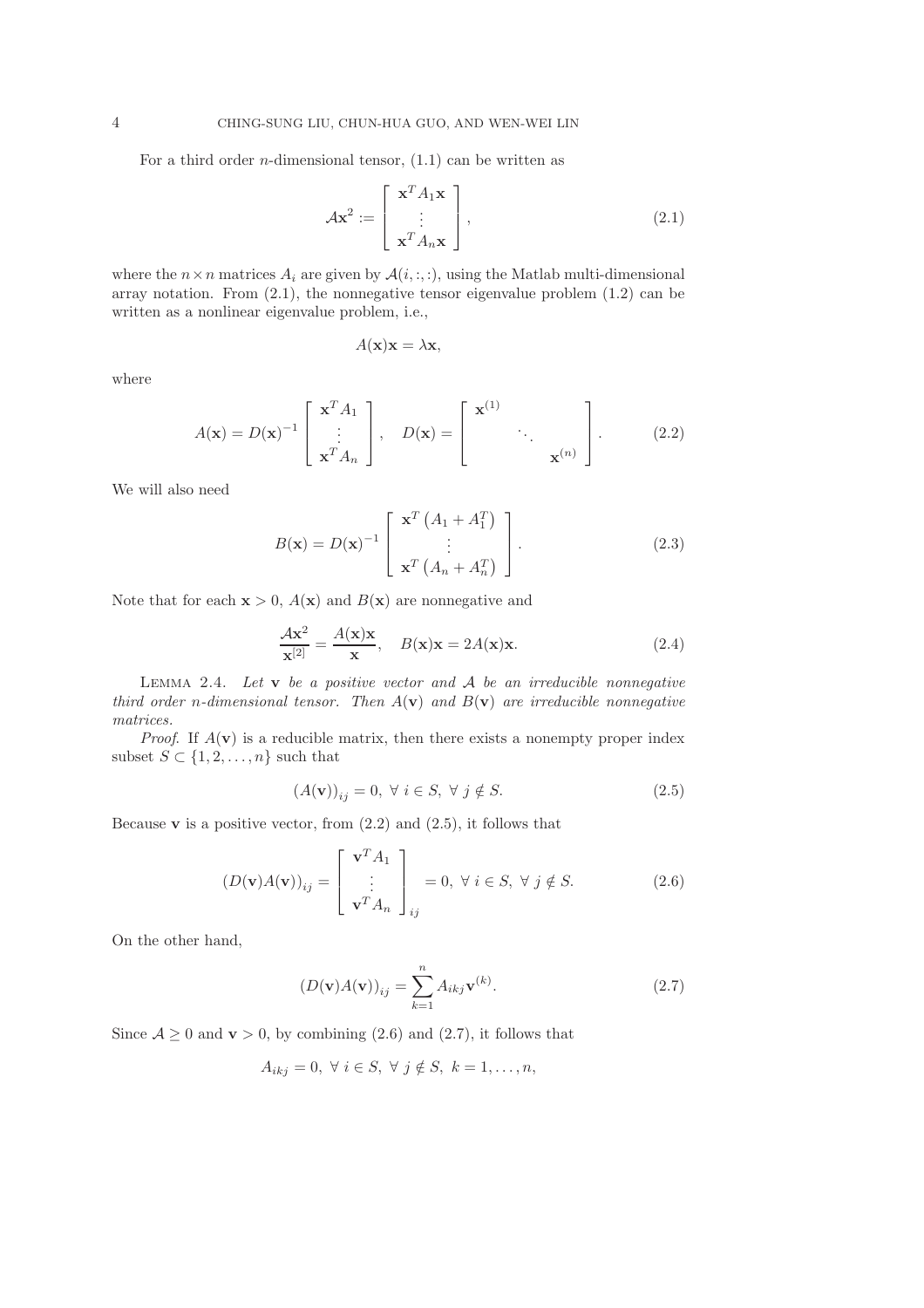which contradicts the fact that  $\mathcal A$  is irreducible. Hence,  $A(\mathbf v)$  is an irreducible matrix. Since  $B(\mathbf{v}) \ge A(\mathbf{v})$ ,  $B(\mathbf{v})$  is also an irreducible matrix.  $\Box$ 

THEOREM 2.5. For any positive unit vector **v**, let  $\overline{\lambda} = \max\left(\frac{A\mathbf{v}^2}{\mathbf{v}^{(2)}}\right)$ . If  $\mathbf{v} \neq \mathbf{x}_*$ (where  $\mathbf{x}_*$  is the Perron vector of A), then  $\overline{\lambda}I - A(\mathbf{v})$  and  $2\overline{\lambda}I - B(\mathbf{v})$  are nonsingular M-matrices. If  $\mathbf{v} = \mathbf{x}_*,$  then  $\overline{\lambda}I - A(\mathbf{v})$  and  $2\overline{\lambda}I - B(\mathbf{v})$  are singular M-matrices, i.e.,  $\rho(A(\mathbf{x}_{*})) = \rho(A)$  and  $\rho(B(\mathbf{x}_{*})) = 2\rho(A)$ . Moreover, if  $(2\rho(A)I - B(\mathbf{x}_{*}))$  q > 0 for a unit vector **q**, then  $\mathbf{q} = \pm \mathbf{x}$ .

Proof. We have by (2.4)

$$
\overline{\lambda} = \max\left(\frac{\mathcal{A} \mathbf{v}^2}{\mathbf{v}^{[2]}}\right) = \max\left(\frac{A(\mathbf{v})\mathbf{v}}{\mathbf{v}}\right) \ge \rho(A(\mathbf{v})).
$$

Moreover,  $\overline{\lambda} = \max \left( \frac{A(\mathbf{v})\mathbf{v}}{v} \right)$ v  $= \rho(A(\mathbf{v}))$  if and only if  $A(\mathbf{v})\mathbf{v} = \rho(A(\mathbf{v}))\mathbf{v}$  (see [1, Exercise 2.2.12]), i.e.,  $A\mathbf{v}^2 = \rho(A(\mathbf{v}))\mathbf{v}^{[2]}$ , which holds if and only if  $\mathbf{v} = \mathbf{x}_*$  by Theorem 2.3. This proves the statements about  $A(\mathbf{v})$ .

Similarly, we have by (2.4)

$$
2\overline{\lambda} = \max\left(\frac{2A\mathbf{v}^2}{\mathbf{v}^{[2]}}\right) = \max\left(\frac{B(\mathbf{v})\mathbf{v}}{\mathbf{v}}\right) \ge \rho(B(\mathbf{v})),
$$

and  $2\overline{\lambda} = \max\left(\frac{B(\mathbf{v})\mathbf{v}}{\mathbf{v}}\right)$ v  $= \rho(B(\mathbf{v}))$  if and only if  $\mathbf{v} = \mathbf{x}_{*}$ .

For the irreducible singular M-matrix  $M = 2\rho(\mathcal{A})I - B(\mathbf{x}_{*})$ , we have  $\mathbf{v} > 0$  such that  $Mv = 0$ . Given  $Mq \geq 0$  for a unit vector q. Suppose  $Mq \neq 0$ . Then for  $s > 0$ large enough,  $\mathbf{w} = s\mathbf{v} + \mathbf{q} > 0$  is such that  $M\mathbf{w} > 0$  and  $M\mathbf{w} \neq 0$ . Thus M is a nonsingular M-matrix by Theorem 2.1, a contradiction. Therefore,  $M\mathbf{q} = 0$  and thus  $B(\mathbf{x}_{*})\mathbf{q} = 2\rho(\mathcal{A})\mathbf{q}$ . Since  $B(\mathbf{x}_{*})\mathbf{x}_{*} = 2\rho(\mathcal{A})\mathbf{x}_{*}$ , it follows from by the Perron– Frobenius theorem that  $q = \pm x_*$ .  $\Box$ 

**2.1.** Motivation. We define two vector valued functions  $\mathbf{r} : \mathbb{R}^{n+1}_+ \to \mathbb{R}^n$  and  $\mathbf{f}: \mathbb{R}^{n+1}_+ \to \mathbb{R}^{n+1}$  as follows:

$$
\mathbf{r}(\mathbf{x}, \lambda) = \lambda \mathbf{x}^{[2]} - \mathcal{A}\mathbf{x}^2, \quad \mathbf{f}(\mathbf{x}, \lambda) = \begin{bmatrix} -\mathbf{r}(\mathbf{x}, \lambda) \\ \frac{1}{2} \left(1 - \mathbf{x}^T \mathbf{x}\right) \end{bmatrix}.
$$
 (2.8)

Then the Jacobian of  $f(x, \lambda)$  is given by

$$
\mathbf{Jf}(\mathbf{x}, \lambda) = -\begin{bmatrix} \mathbf{J_x r}(\mathbf{x}, \lambda) & \mathbf{x}^{[2]} \\ \mathbf{x}^T & 0 \end{bmatrix}.
$$
 (2.9)

Here  $J_{x}r(x,\lambda)$  is the matrix of partial derivatives of  $r(x,\lambda)$  with respect to x, i.e.,

$$
\mathbf{J}_{\mathbf{x}} \mathbf{r}(\mathbf{x}, \lambda) = 2\lambda D(\mathbf{x}) - G(\mathbf{x}), \qquad (2.10)
$$

where  $D(\mathbf{x})$  is defined by  $(2.2)$  and

$$
G(\mathbf{x}) = \begin{bmatrix} \mathbf{x}^T \left( A_1 + A_1^T \right) \\ \vdots \\ \mathbf{x}^T \left( A_n + A_n^T \right) \end{bmatrix}
$$
 (2.11)

with  $A_i = \mathcal{A}(i, :, :)$ .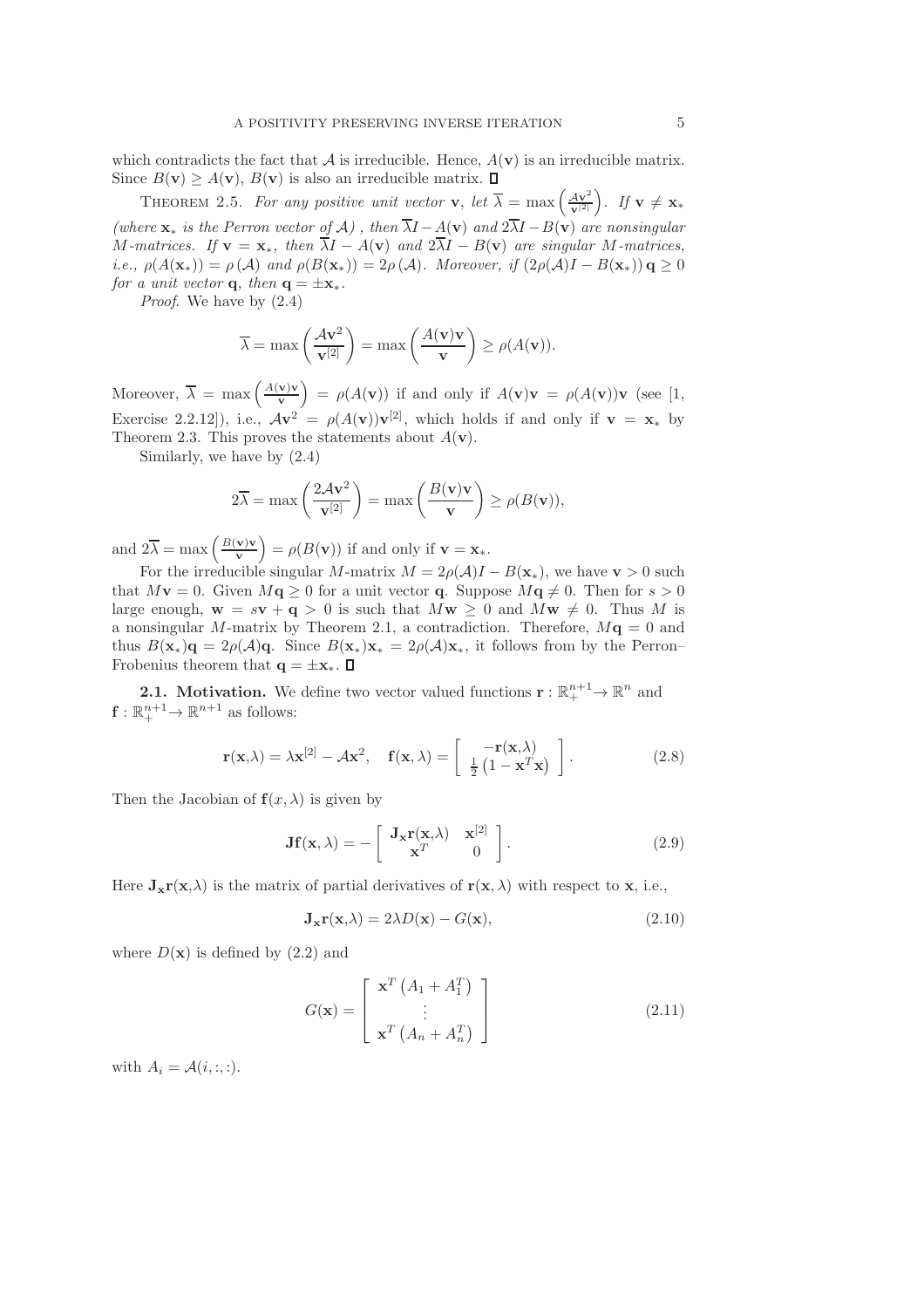Note that  $A\mathbf{x}^2 = \frac{1}{2}G(\mathbf{x})\mathbf{x}$ . It follows from (2.10) that

$$
\mathbf{r}(\mathbf{x}, \lambda) = \lambda \mathbf{x}^{[2]} - \mathcal{A}\mathbf{x}^2 = \frac{1}{2} \mathbf{J}_{\mathbf{x}} \mathbf{r}(\mathbf{x}, \lambda) \mathbf{x}.
$$
 (2.12)

We now consider using Newton's method to solve  $f(x, \lambda) = 0$ . Given an approximation  $(\widehat{\mathbf{x}}_k, \widehat{\lambda}_k)$ , Newton's method produces the next approximation  $(\widehat{\mathbf{x}}_{k+1}, \widehat{\lambda}_{k+1})$  as follows:

$$
\mathbf{Jf}(\widehat{\mathbf{x}}_k, \widehat{\lambda}_k) \begin{bmatrix} \mathbf{d}_k \\ \delta_k \end{bmatrix} = \begin{bmatrix} \widehat{\lambda}_k \widehat{\mathbf{x}}_k^{[2]} - \mathcal{A} \widehat{\mathbf{x}}_k^2 \\ \frac{1}{2} \left( \widehat{\mathbf{x}}_k^T \widehat{\mathbf{x}}_k - \mathbf{1} \right) \end{bmatrix},
$$
(2.13)

$$
\widehat{\mathbf{x}}_{k+1} = \widehat{\mathbf{x}}_k + \mathbf{d}_k, \tag{2.14}
$$

$$
\lambda_{k+1} = \lambda_k + \delta_k. \tag{2.15}
$$

Using elimination in (2.13), we find

$$
\delta_k = \frac{\frac{1}{2} \left( \widehat{\mathbf{x}}_k^T \widehat{\mathbf{x}}_k - 1 \right) - \widehat{\mathbf{x}}_k^T \left( \mathbf{J}_\mathbf{x} \mathbf{r} (\widehat{\mathbf{x}}_k, \widehat{\lambda}_k) \right)^{-1} \left( \widehat{\lambda}_k \widehat{\mathbf{x}}_k^{[2]} - \mathcal{A} \widehat{\mathbf{x}}_k^2 \right)}{\widehat{\mathbf{x}}_k^T \left( \mathbf{J}_\mathbf{x} \mathbf{r} (\widehat{\mathbf{x}}_k, \widehat{\lambda}_k) \right)^{-1} \widehat{\mathbf{x}}_k^{[2]}}.
$$
(2.16)

By  $(2.12)$  we can simplify  $(2.16)$  to

$$
\delta_k = \frac{-1}{2\widehat{\mathbf{x}}_k^T \left(\mathbf{J}_{\mathbf{x}} \mathbf{r}(\widehat{\mathbf{x}}_k, \widehat{\lambda}_k)\right)^{-1} \widehat{\mathbf{x}}_k^{[2]}}.
$$
\n(2.17)

From the first equation of  $(2.13)$  we have, using  $(2.8)$ ,  $(2.9)$ ,  $(2.14)$  and  $(2.12)$ ,

$$
0 = \mathbf{J}_{\mathbf{x}} \mathbf{r}(\widehat{\mathbf{x}}_k, \widehat{\lambda}_k) (\widehat{\mathbf{x}}_{k+1} - \widehat{\mathbf{x}}_k) + \mathbf{r}(\widehat{\mathbf{x}}_k, \widehat{\lambda}_k) + \delta_k \widehat{\mathbf{x}}_k^{[2]}
$$
  
=  $\mathbf{J}_{\mathbf{x}} \mathbf{r}(\widehat{\mathbf{x}}_k, \widehat{\lambda}_k) \widehat{\mathbf{x}}_{k+1} - \frac{1}{2} \mathbf{J}_{\mathbf{x}} \mathbf{r}(\widehat{\mathbf{x}}_k, \widehat{\lambda}_k) \widehat{\mathbf{x}}_k + \delta_k \widehat{\mathbf{x}}_k^{[2]}$   
=  $\mathbf{J}_{\mathbf{x}} \mathbf{r}(\widehat{\mathbf{x}}_k, \widehat{\lambda}_k) \left( \widehat{\mathbf{x}}_{k+1} - \frac{1}{2} \widehat{\mathbf{x}}_k \right) + \delta_k \widehat{\mathbf{x}}_k^{[2]}.$ 

Hence, we have the following linear system

$$
\mathbf{J}_{\mathbf{x}} \mathbf{r}(\widehat{\mathbf{x}}_k, \widehat{\lambda}_k) \widehat{\mathbf{w}}_k = \widehat{\mathbf{x}}_k^{[2]},\tag{2.18}
$$

where

$$
\widehat{\mathbf{w}}_k = \frac{-1}{\delta_k} \left( \widehat{\mathbf{x}}_{k+1} - \frac{1}{2} \widehat{\mathbf{x}}_k \right), \text{ i.e., } \widehat{\mathbf{x}}_{k+1} = \frac{1}{2} \widehat{\mathbf{x}}_k - \delta_k \widehat{\mathbf{w}}_k. \tag{2.19}
$$

This means that  $\hat{\mathbf{x}}_{k+1}$  is a linear combination of  $\hat{\mathbf{x}}_k$  and  $\hat{\mathbf{w}}_k$ . Suppose we already have  $\hat{\mathbf{x}}_k > 0$ . We would like to guarantee  $\hat{\mathbf{x}}_{k+1} > 0$ . What is needed here is that  $\mathbf{J}_{\mathbf{x}} \mathbf{r}(\hat{\mathbf{x}}_k, \lambda_k)$  is a nonsingular M-matrix. In this case,  $\hat{\mathbf{w}}_k > 0$  by (2.18) and  $\delta_k < 0$  by  $(2.17)$ , and thus  $\widehat{\mathbf{x}}_{k+1} > 0$ .

When  $\hat{\mathbf{x}}_k > 0$ , the matrix  $\mathbf{J}_{\mathbf{x}}\mathbf{r}(\hat{\mathbf{x}}_k, \hat{\lambda}_k)$  is an irreducible Z-matrix by Lemma 2.4. By (2.12) and Theorem 2.1, it is a nonsingular  $M$ -matrix if  $\hat{\lambda}_k \hat{\mathbf{x}}_k^{[2]} - A \hat{\mathbf{x}}_k^2$  is nonnegative and nonzero. This suggests taking  $\widehat{\lambda}_k = \max \left( \frac{\mathcal{A}\widehat{\mathbf{x}}_k^2}{\widehat{\mathbf{x}}_k^{[2]}} \right)$  $\overline{\phantom{0}}$ , which is precisely the idea of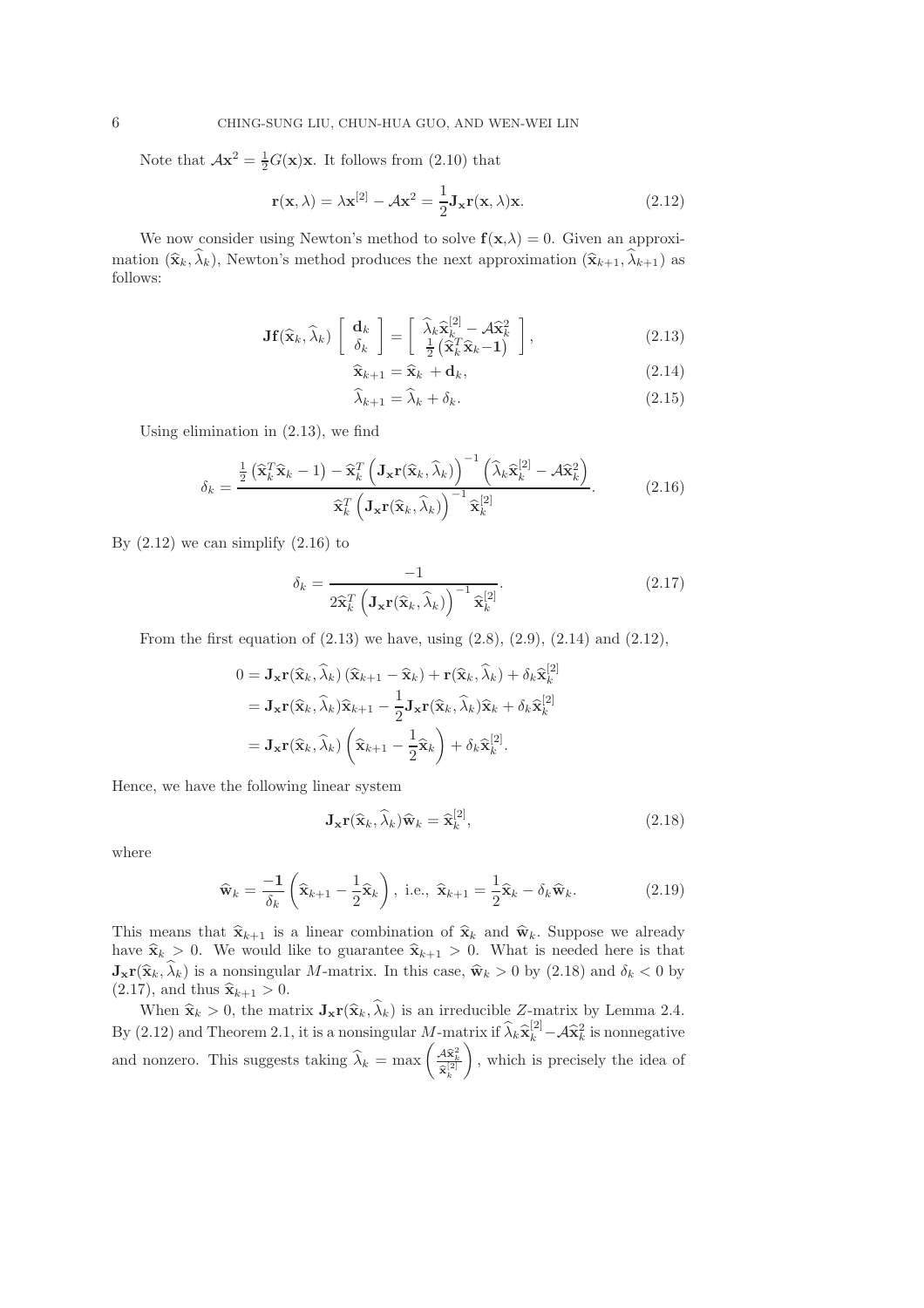the Noda iteration [17]. Newton's method does not determine  $\hat{\lambda}_k$  in this way, and it is unlikely that  $J_{\mathbf{x}}r(\hat{\mathbf{x}}_k, \hat{\lambda}_k)$  will be a nonsingular M-matrix when  $(\hat{\mathbf{x}}_k, \hat{\lambda}_k)$  is close to  $(\mathbf{x}_*, \rho(\mathcal{A}))$  since  $\mathbf{J}_{\mathbf{x}} (\mathbf{x}_*, \rho(\mathcal{A}))$  is a singular M-matrix. Indeed, we have examples showing that the sequence  $\{\hat{\mathbf{x}}_k\}$  produced by Newton's method can fail to be positive.

We are thus motivated to present a new algorithm that combines the idea of Newton's method with the idea of the Noda iteration.

3. The Newton–Noda iteration and some basic properties. In this section, we will propose a Newton–Noda iteration (NNI) for computing the spectral radius  $\rho(\mathcal{A})$  and the associated eigenvector of an irreducible nonnegative third order tensor  $A$ , and then we prove a number of basic properties of NNI, which will be used to establish its convergence theory in section 4.

3.1. Newton–Noda iteration. Based on (2.18)–(2.19) and the Noda iteration, we propose a Newton–Noda iteration (NNI) which is an inverse iteration, and each iteration consists of four steps

$$
\mathbf{J}_{\mathbf{x}} \mathbf{r}(\mathbf{x}_k, \overline{\lambda}_k) \mathbf{w}_k = \mathbf{x}_k^{[2]}, \ \mathbf{y}_k = \mathbf{w}_k / \|\mathbf{w}_k\| \,, \tag{3.1}
$$

$$
\widetilde{\mathbf{x}}_{k+1} = \mathbf{x}_k + \theta_k \mathbf{y}_k, \tag{3.2}
$$

$$
\mathbf{x}_{k+1} = \widetilde{\mathbf{x}}_{k+1} / \left\| \widetilde{\mathbf{x}}_{k+1} \right\|, \tag{3.3}
$$

$$
\overline{\lambda}_{k+1} = \max\left(\frac{\mathcal{A} \mathbf{x}_{k+1}^2}{\mathbf{x}_{k+1}^{[2]}}\right),\tag{3.4}
$$

where  $\theta_k > 0$  is to be defined later by (3.11).

The following lemma shows that the parameter  $\theta_k > 0$  in (3.2) naturally preserves the strict positivity of  $x_k$  at all iterations.

LEMMA 3.1. Let  $A$  be an irreducible nonnegative third order tensor. Given a unit vector  $\mathbf{x}_k > 0$ , if  $\mathbf{x}_k \neq \mathbf{x}_*$  and  $\theta_k > 0$ , then  $\mathbf{y}_k, \mathbf{x}_{k+1} > 0$  and

$$
\overline{\lambda}_{k+1} = \overline{\lambda}_k - \min\left(\frac{\mathbf{h}_k(\theta_k)}{\widetilde{\mathbf{x}}_{k+1}^{[2]}}\right),\tag{3.5}
$$

where

$$
\mathbf{h}_{k}(\theta) = \frac{\theta \mathbf{x}_{k}^{[2]}}{\|\mathbf{w}_{k}\|} + \theta^{2} \mathbf{r}\left(\mathbf{y}_{k}, \overline{\lambda}_{k}\right) + \mathbf{r}\left(\mathbf{x}_{k}, \overline{\lambda}_{k}\right). \tag{3.6}
$$

*Proof.* By (2.10),  $\mathbf{J_x r}(\mathbf{x}_k, \overline{\lambda}_k) = 2\overline{\lambda}_k D(\mathbf{x}_k) - G(\mathbf{x}_k) = D(\mathbf{x}_k) (2\overline{\lambda}_k I - B(\mathbf{x}_k))$ . So the vector  $\mathbf{w}_k$  in (3.1) satisfies

$$
(2\overline{\lambda}_k I - B(\mathbf{x}_k)) \mathbf{w}_k = \mathbf{x}_k. \tag{3.7}
$$

Since  $\overline{\lambda}_k = \max \left( \frac{A \mathbf{x}_k^2}{\mathbf{x}_k^{[2]}} \right)$  $\setminus$ and  $\mathbf{x}_k \neq \mathbf{x}_*$ , we know by Theorem 2.5 that  $2\lambda_k I - B(\mathbf{x}_k)$  is a nonsingular M-matrix. Thus

$$
\mathbf{w}_k = \left(2\overline{\lambda}_k I - B(\mathbf{x}_k)\right)^{-1} \mathbf{x}_k > 0.
$$

Then  $y_k > 0$ , and  $x_{k+1} > 0$  since  $\theta_k > 0$ .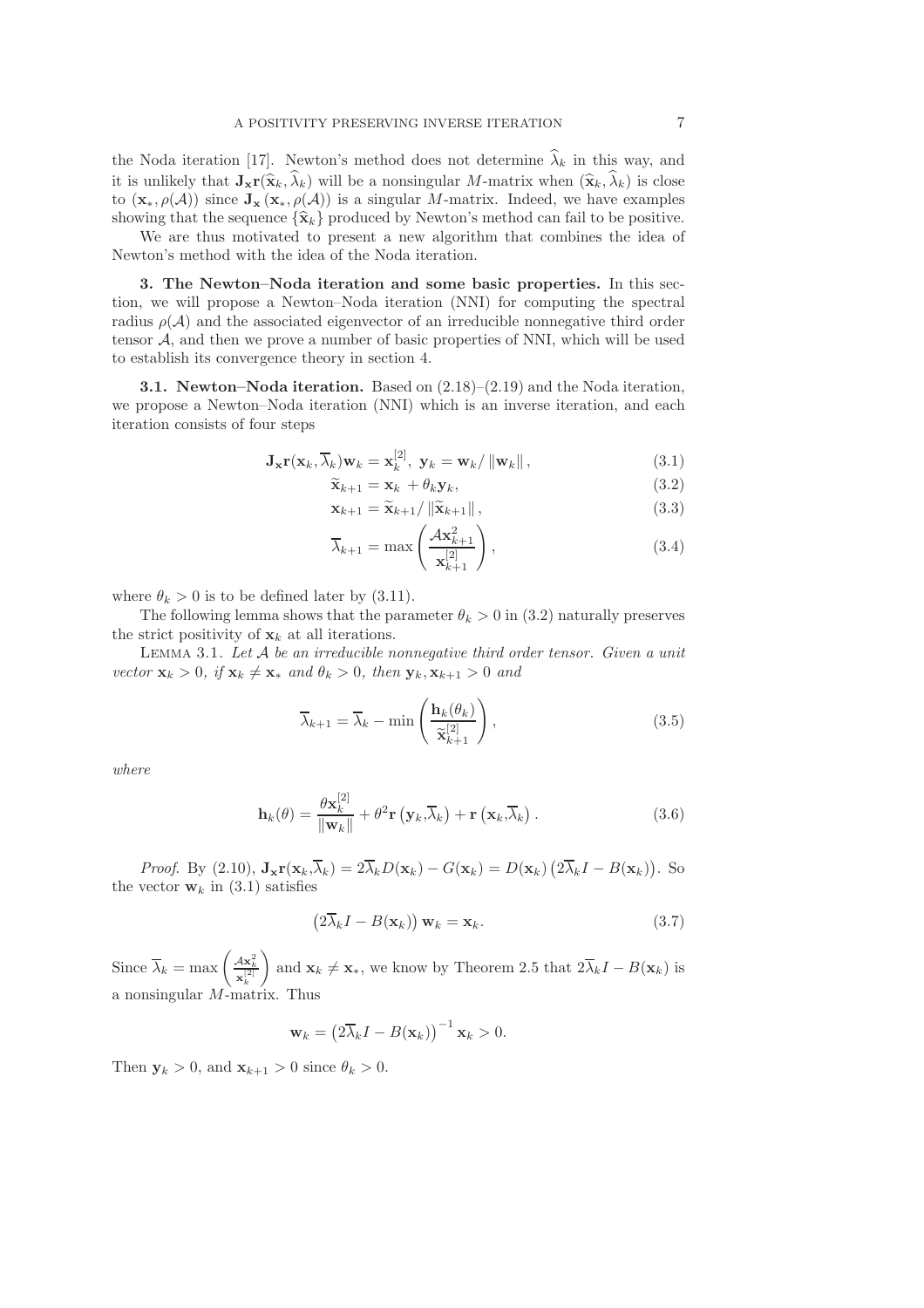By (3.1),

$$
\mathbf{J}_{\mathbf{x}} \mathbf{r}(\mathbf{x}_k, \overline{\lambda}_k) \mathbf{y}_k = \left(2\overline{\lambda}_k D(\mathbf{x}_k) - G(\mathbf{x}_k)\right) \mathbf{y}_k = \frac{\mathbf{x}_k^{[2]}}{\|\mathbf{w}_k\|}.
$$
 (3.8)

Therefore,

$$
2\overline{\lambda}_k D(\mathbf{x}_k) \mathbf{y}_k - \frac{\mathbf{x}_k^{[2]}}{\|\mathbf{w}_k\|}
$$
  
=  $G(\mathbf{x}_k) \mathbf{y}_k = \begin{bmatrix} \mathbf{x}_k^T (A_1 + A_1^T) \mathbf{y}_k \\ \vdots \\ \mathbf{x}_k^T (A_n + A_n^T) \mathbf{y}_k \end{bmatrix} = \begin{bmatrix} \mathbf{x}_k^T A_1 \mathbf{y}_k \\ \vdots \\ \mathbf{x}_k^T A_n \mathbf{y}_k \end{bmatrix} + \begin{bmatrix} \mathbf{y}_k^T A_1 \mathbf{x}_k \\ \vdots \\ \mathbf{y}_k^T A_n \mathbf{x}_k \end{bmatrix}.$  (3.9)

From  $(3.2)$  and  $(3.9)$ , we have

$$
\mathcal{A}\tilde{\mathbf{x}}_{k+1}^{2} = \begin{bmatrix} \tilde{\mathbf{x}}_{k+1}^{T} A_{1} \tilde{\mathbf{x}}_{k+1} \\ \vdots \\ \tilde{\mathbf{x}}_{k+1}^{T} A_{n} \tilde{\mathbf{x}}_{k+1} \end{bmatrix} = \mathcal{A}\mathbf{x}_{k}^{2} + \theta_{k} \begin{bmatrix} \mathbf{x}_{k}^{T} A_{1} \mathbf{y}_{k} \\ \vdots \\ \mathbf{x}_{k}^{T} A_{n} \mathbf{y}_{k} \end{bmatrix} + \theta_{k} \begin{bmatrix} \mathbf{y}_{k}^{T} A_{1} \mathbf{x}_{k} \\ \vdots \\ \mathbf{y}_{k}^{T} A_{n} \mathbf{x}_{k} \end{bmatrix} + \theta_{k}^{2} \mathcal{A}\mathbf{y}_{k}^{2}
$$
  
\n
$$
= \mathcal{A}\mathbf{x}_{k}^{2} + 2\overline{\lambda}_{k} \theta_{k} D(\mathbf{x}_{k}) \mathbf{y}_{k} - \frac{\theta_{k} \mathbf{x}_{k}^{[2]}}{\|\mathbf{w}_{k}\|} + \theta_{k}^{2} \mathcal{A}\mathbf{y}_{k}^{2}
$$
  
\n
$$
= \left( \overline{\lambda}_{k} \mathbf{x}_{k}^{[2]} + 2\overline{\lambda}_{k} \theta_{k} D(\mathbf{x}_{k}) \mathbf{y}_{k} + \overline{\lambda}_{k} \theta_{k}^{2} \mathbf{y}_{k}^{[2]} \right) - \frac{\theta_{k} \mathbf{x}_{k}^{[2]}}{\|\mathbf{w}_{k}\|}
$$
  
\n
$$
+ \theta_{k}^{2} \mathcal{A}\mathbf{y}_{k}^{2} - \overline{\lambda}_{k} \theta_{k}^{2} \mathbf{y}_{k}^{[2]} + \mathcal{A}\mathbf{x}_{k}^{2} - \overline{\lambda}_{k} \mathbf{x}_{k}^{[2]}
$$
  
\n
$$
= \overline{\lambda}_{k} \tilde{\mathbf{x}}_{k+1}^{[2]} - \frac{\theta_{k} \mathbf{x}_{k}^{[2]}}{\|\mathbf{w}_{k}\|} + \theta_{k}^{2} \left( \mathcal{A}\mathbf{y}_{k}^{2} - \overline{\lambda}_{k} \mathbf{y}_{k}^{[2]} \right) + \mathcal{A}\mathbf{x}_{k}^{2
$$

Therefore,

$$
\mathcal{A}\widetilde{\mathbf{x}}_{k+1}^2 = \overline{\lambda}_k \widetilde{\mathbf{x}}_{k+1}^{[2]} - \mathbf{h}_k(\theta_k),
$$
\n(3.10)

where

$$
\mathbf{h}_k(\theta) = \frac{\theta \mathbf{x}_k^{[2]}}{\|\mathbf{w}_k\|} + \theta^2 \mathbf{r} (\mathbf{y}_k, \overline{\lambda}_k) + \mathbf{r} (\mathbf{x}_k, \overline{\lambda}_k).
$$

From (3.10), it follows that

$$
\overline{\lambda}_{k+1} = \max\left(\frac{\mathcal{A} \mathbf{x}_{k+1}^2}{\mathbf{x}_{k+1}^{[2]}}\right) = \max\left(\frac{\overline{\lambda}_k \widetilde{\mathbf{x}}_{k+1}^{[2]} - \mathbf{h}_k(\theta_k)}{\widetilde{\mathbf{x}}_{k+1}^{[2]}}\right) = \overline{\lambda}_k - \min\left(\frac{\mathbf{h}_k(\theta_k)}{\widetilde{\mathbf{x}}_{k+1}^{[2]}}\right).
$$

 $\Box$ 

We next show that  ${\{\overline{\lambda}_k\}}$  is strictly decreasing for suitable  $\theta_k$ , unless  $\mathbf{x}_k = \mathbf{x}_*$  for some k, in which case NNI terminates with  $\overline{\lambda}_k = \rho(\mathcal{A})$ .

THEOREM 3.2. Let A be an irreducible nonnegative third order tensor and  $\eta > 0$ be a fixed constant. Given a unit vector  $\mathbf{x}_k > 0$ , suppose  $\mathbf{x}_k \neq \mathbf{x}_*$  and  $\theta_k$  in (3.2) satisfies

$$
\theta_k = \begin{cases} 1 & \text{if } \mathbf{h}_k(1) \ge \frac{\mathbf{x}_k^{[2]}}{(1+\eta)\|\mathbf{w}_k\|}; \\ \eta_k & \text{otherwise,} \end{cases} \tag{3.11}
$$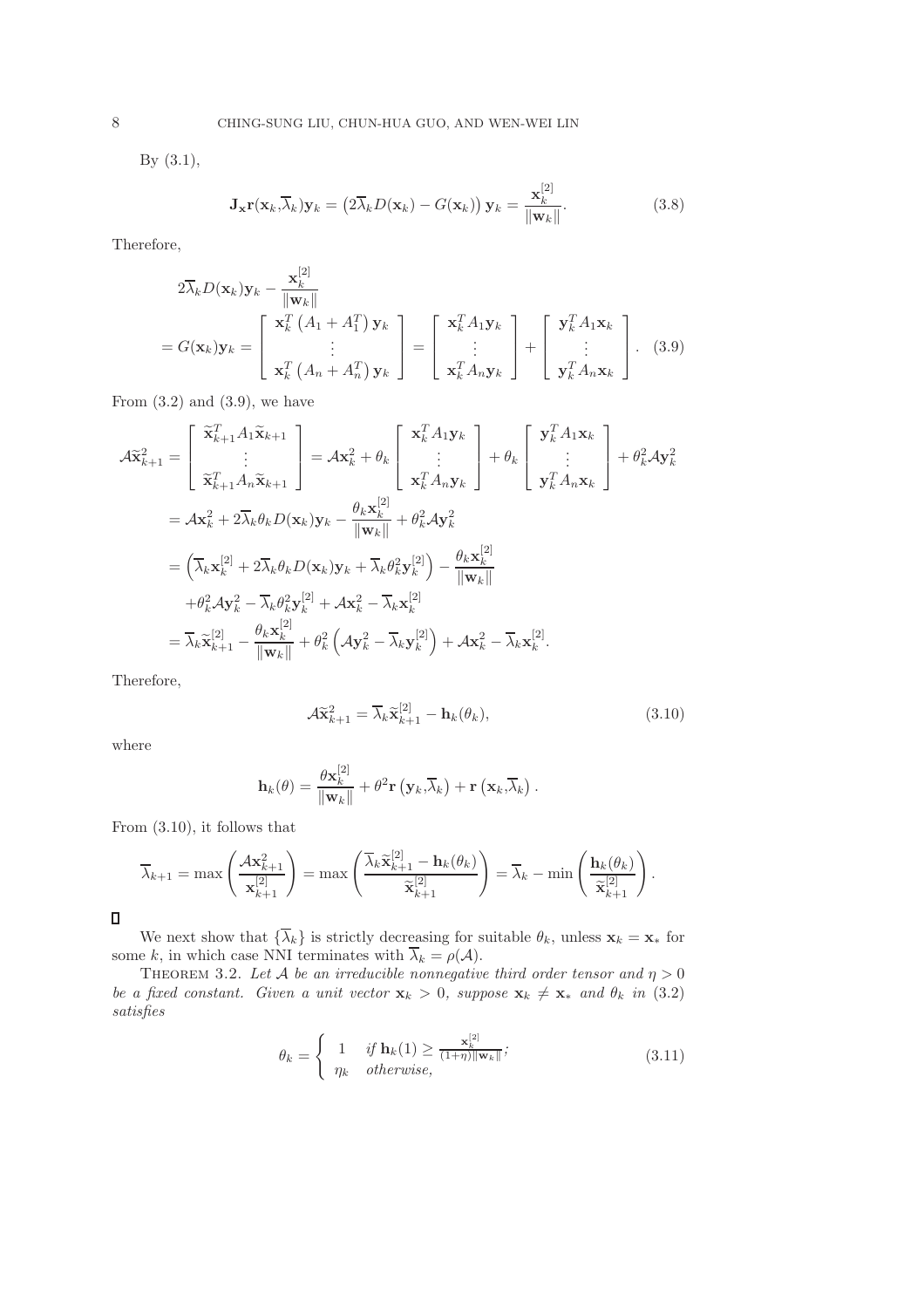where for each k with  $\mathbf{h}_k(1) < \frac{\mathbf{x}_k^{[2]}}{(1+\eta)\|\mathbf{w}_k\|}$ ,

$$
\eta_k = \frac{\eta}{(1+\eta) \|\mathbf{w}_k\| \left(\mu_k - \overline{\lambda}_k\right)} \min\left(\frac{\mathbf{x}_k^{[2]}}{\mathbf{y}_k^{[2]}}\right)
$$

with  $\mu_k = \max \left( \frac{Ay_k^2}{y_k^{[2]}} \right)$  $\setminus$ . Then  $0 < \eta_k < 1$  whenever it is defined,  $\mathbf{x}_{k+1} > 0$  in (3.3), and

$$
\overline{\lambda}_k > \overline{\lambda}_{k+1} \ge \rho(\mathcal{A}).\tag{3.12}
$$

Proof. By Lemma 3.1, we have

$$
\overline{\lambda}_{k+1} = \overline{\lambda}_k - \min\left(\frac{\mathbf{h}_k(\theta_k)}{\widetilde{\mathbf{x}}_{k+1}^{[2]}}\right).
$$

We need to prove  $\mathbf{h}_k(\theta_k) > 0$ .

From (3.6), we have

$$
\mathbf{h}_{k}(\theta) = \frac{\theta \mathbf{x}_{k}^{[2]}}{\|\mathbf{w}_{k}\|} + \theta^{2} \mathbf{r} \left(\mathbf{y}_{k}, \overline{\lambda}_{k}\right) + \mathbf{r} \left(\mathbf{x}_{k}, \overline{\lambda}_{k}\right)
$$
\n
$$
= \frac{\theta \mathbf{x}_{k}^{[2]}}{\|\mathbf{w}_{k}\|} + \theta^{2} \mathbf{r} \left(\mathbf{y}_{k}, \mu_{k}\right) + \mathbf{r} \left(\mathbf{x}_{k}, \overline{\lambda}_{k}\right) + \theta^{2} \left(\overline{\lambda}_{k} - \mu_{k}\right) \mathbf{y}_{k}^{[2]} \qquad (3.13)
$$
\n
$$
= \frac{\theta \mathbf{x}_{k}^{[2]}}{(1+\eta) \|\mathbf{w}_{k}\|} + \frac{\theta \eta \mathbf{x}_{k}^{[2]}}{(1+\eta) \|\mathbf{w}_{k}\|} + \frac{\theta \eta \mathbf{x}_{k}^{[2]}}{(1+\eta) \|\mathbf{w}_{k}\|} + \theta^{2} \mathbf{r} \left(\mathbf{y}_{k}, \mu_{k}\right) + \mathbf{r} \left(\mathbf{x}_{k}, \overline{\lambda}_{k}\right) + \theta^{2} \left(\overline{\lambda}_{k} - \mu_{k}\right) \mathbf{y}_{k}^{[2]}, \qquad (3.14)
$$

where  $\mu_k = \max \left( \frac{A \mathbf{y}_k^2}{\mathbf{y}_k^{[2]}} \right)$  $\setminus$ . When  $\mu_k \leq \lambda_k$ ,

$$
\mathbf{h}_{k}(1) \geq \frac{\mathbf{x}_{k}^{[2]}}{\|\mathbf{w}_{k}\|} + \mathbf{r}(\mathbf{y}_{k}, \mu_{k}) + \mathbf{r}(\mathbf{x}_{k}, \overline{\lambda}_{k}) \quad \text{(by (3.13))}
$$

$$
\geq \frac{\mathbf{x}_{k}^{[2]}}{(1+\eta) \|\mathbf{w}_{k}\|} > 0.
$$

Whenever  $\mathbf{h}_k(1) \geq \frac{\mathbf{x}_k^{[2]}}{(1+\eta)\|\mathbf{w}_k\|}$ , we have  $\overline{\lambda}_{k+1} < \overline{\lambda}_k$  with  $\theta_k = 1$ . If  $\mathbf{h}_k(1) < \frac{\mathbf{x}_k^{[2]}}{(1+\eta)\|\mathbf{w}_k\|}$ , then  $\mu_k > \lambda_k$ , and  $\eta_k > 0$  is defined. Suppose  $\eta_k \geq 1$ . Then

$$
\frac{\eta}{(1+\eta)\|\mathbf{w}_k\|}\min\left(\frac{\mathbf{x}_k^{[2]}}{\mathbf{y}_k^{[2]}}\right) \geq \left(\mu_k - \overline{\lambda}_k\right),\,
$$

and thus

$$
\frac{\eta \mathbf{x}_k^{[2]}}{(1+\eta) \|\mathbf{w}_k\|} + (\overline{\lambda}_k - \mu_k) \mathbf{y}_k^{[2]} \ge 0.
$$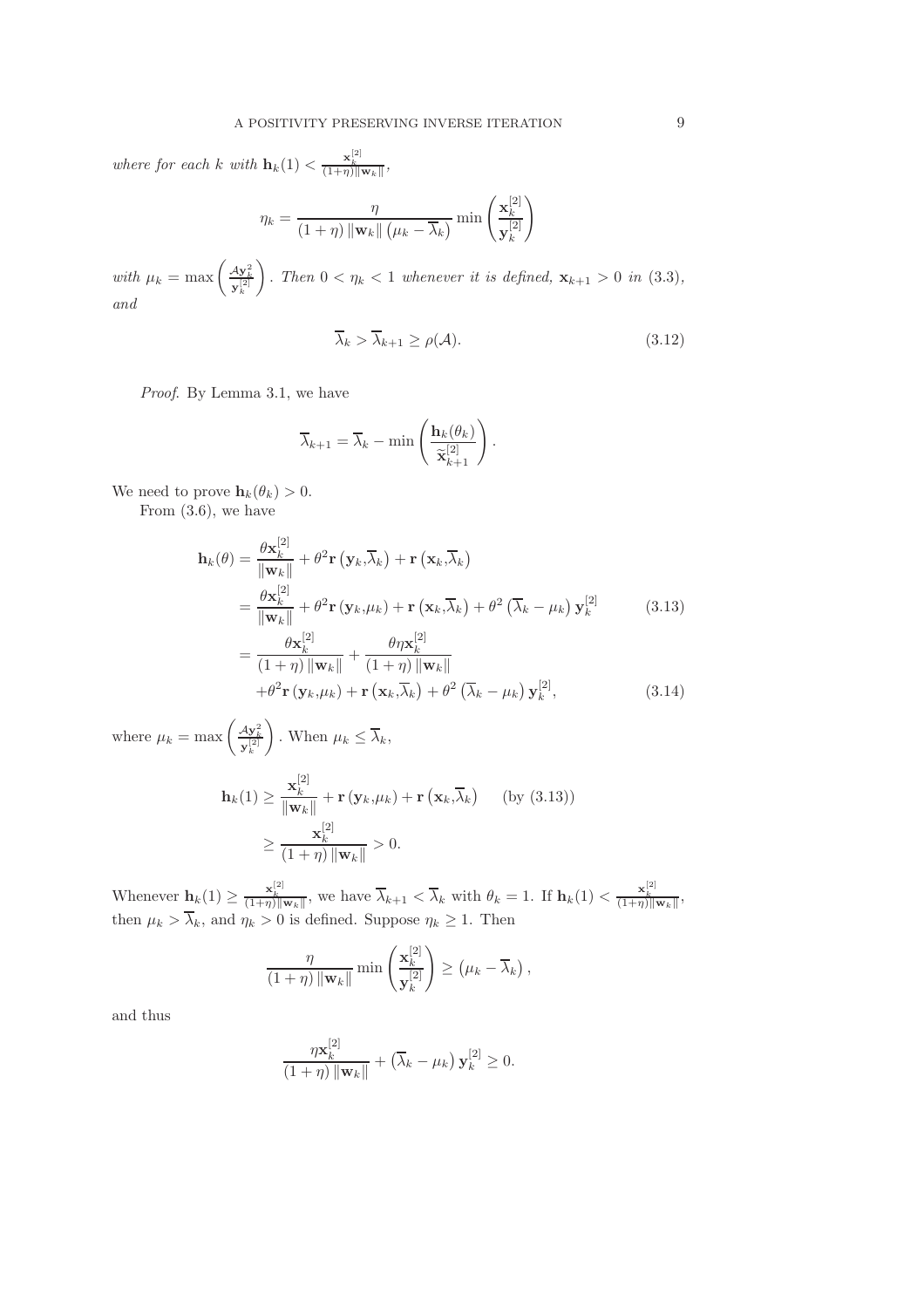It follows from (3.14) that  $\mathbf{h}_k(1) \geq \frac{\mathbf{x}_k^{[2]}}{(1+\eta)\|\mathbf{w}_k\|}$ , a contradiction. So  $\eta_k < 1$ . We now have

$$
\theta_k = \eta_k = \frac{\eta}{(1+\eta) \|\mathbf{w}_k\| \left(\mu_k - \overline{\lambda}_k\right)} \min\left(\frac{\mathbf{x}_k^{[2]}}{\mathbf{y}_k^{[2]}}\right),\tag{3.15}
$$

which ensures the inequality

$$
\frac{\theta_k \eta \mathbf{x}_k^{[2]}}{(1+\eta) \|\mathbf{w}_k\|} \ge \theta_k^2 \left(\mu_k - \overline{\lambda}_k\right) \mathbf{y}_k^{[2]}.\tag{3.16}
$$

Substituting (3.16) into (3.14), we obtain

$$
\mathbf{h}_{k}(\theta_{k}) = \left[ \frac{\theta_{k} \mathbf{x}_{k}^{[2]}}{(1+\eta) \|\mathbf{w}_{k}\|} + \theta_{k}^{2} \mathbf{r} \left( \mathbf{y}_{k}, \mu_{k} \right) + \mathbf{r} \left( \mathbf{x}_{k}, \overline{\lambda}_{k} \right) \right] + \left[ \frac{\theta_{k} \eta \mathbf{x}_{k}^{[2]}}{(1+\eta) \|\mathbf{w}_{k}\|} + \theta_{k}^{2} \left( \overline{\lambda}_{k} - \mu_{k} \right) \mathbf{y}_{k}^{[2]} \right] \ge \frac{\theta_{k} \mathbf{x}_{k}^{[2]}}{(1+\eta) \|\mathbf{w}_{k}\|} + \theta_{k}^{2} \mathbf{r} \left( \mathbf{y}_{k}, \mu_{k} \right) + \mathbf{r} \left( \mathbf{x}_{k}, \overline{\lambda}_{k} \right).
$$

Therefore,

$$
\mathbf{h}_{k}(\theta_{k}) \ge \frac{\theta_{k} \mathbf{x}_{k}^{[2]}}{(1+\eta) \|\mathbf{w}_{k}\|} > 0
$$
\n(3.17)

and then

$$
\overline{\lambda}_{k+1} = \overline{\lambda}_k - \min\left(\frac{\mathbf{h}_k(\theta_k)}{\widetilde{\mathbf{x}}_{k+1}^{[2]}}\right) < \overline{\lambda}_k,
$$

By Theorem 2.3 we have  $\overline{\lambda}_{k+1} \geq \rho(\mathcal{A})$ .  $\Box$ 

Algorithm 3.1 Newton–Noda iteration (NNI)

1. Given 
$$
\mathbf{x}_0 > 0
$$
 with  $\|\mathbf{x}_0\| = 1$ ,  $\overline{\lambda}_0 = \max\left(\frac{4\mathbf{x}_0^2}{\mathbf{x}_0^{[2]}}\right)$ ,  $\eta > 0$ , and  $\text{tol} > 0$ .

- 2. for  $k = 0, 1, 2, \ldots$
- 3. Solve the linear system  $\mathbf{J}_{\mathbf{x}} \mathbf{r}(\mathbf{x}_k, \overline{\lambda}_k) \mathbf{w}_k = \mathbf{x}_k^{[2]}$  $\frac{[2]}{k}$ .
- 4. Normalize the vector  $\mathbf{w}_k$ :  $\mathbf{y}_k = \mathbf{w}_k / ||\mathbf{w}_k||$ .<br>5. Compute the scalar  $\theta_k$  satisfying (3.11).
- Compute the scalar  $\theta_k$  satisfying (3.11).

6. Compute the vector 
$$
\tilde{\mathbf{x}}_{k+1} = \mathbf{x}_k + \theta_k \mathbf{y}_k
$$
.

7. Normalize the vector 
$$
\widetilde{\mathbf{x}}_{k+1}: \mathbf{x}_{k+1} = \widetilde{\mathbf{x}}_{k+1}/\|\widetilde{\mathbf{x}}_{k+1}\|.
$$

8. Compute 
$$
\overline{\lambda}_{k+1} = \max\left(\frac{Ax_{k+1}^2}{x_{k+1}^{[2]}}\right)
$$
 and  $\underline{\lambda}_{k+1} = \min\left(\frac{Ax_{k+1}^2}{x_{k+1}^{[2]}}\right)$ .

9. **until** convergence: 
$$
|\overline{\lambda}_{k+1} - \underline{\lambda}_{k+1}|/\overline{\lambda}_{k+1} <
$$
tol.

Based on  $(3.1)$ – $(3.4)$  and  $(3.11)$ , we can present NNI as Algorithm 3.1. The main computational work in each iteration is in lines 3, 5, and 8. The computational work in line 8 is the same as that for one iteration of the NQZ algorithm, which is  $2n^3$  flops,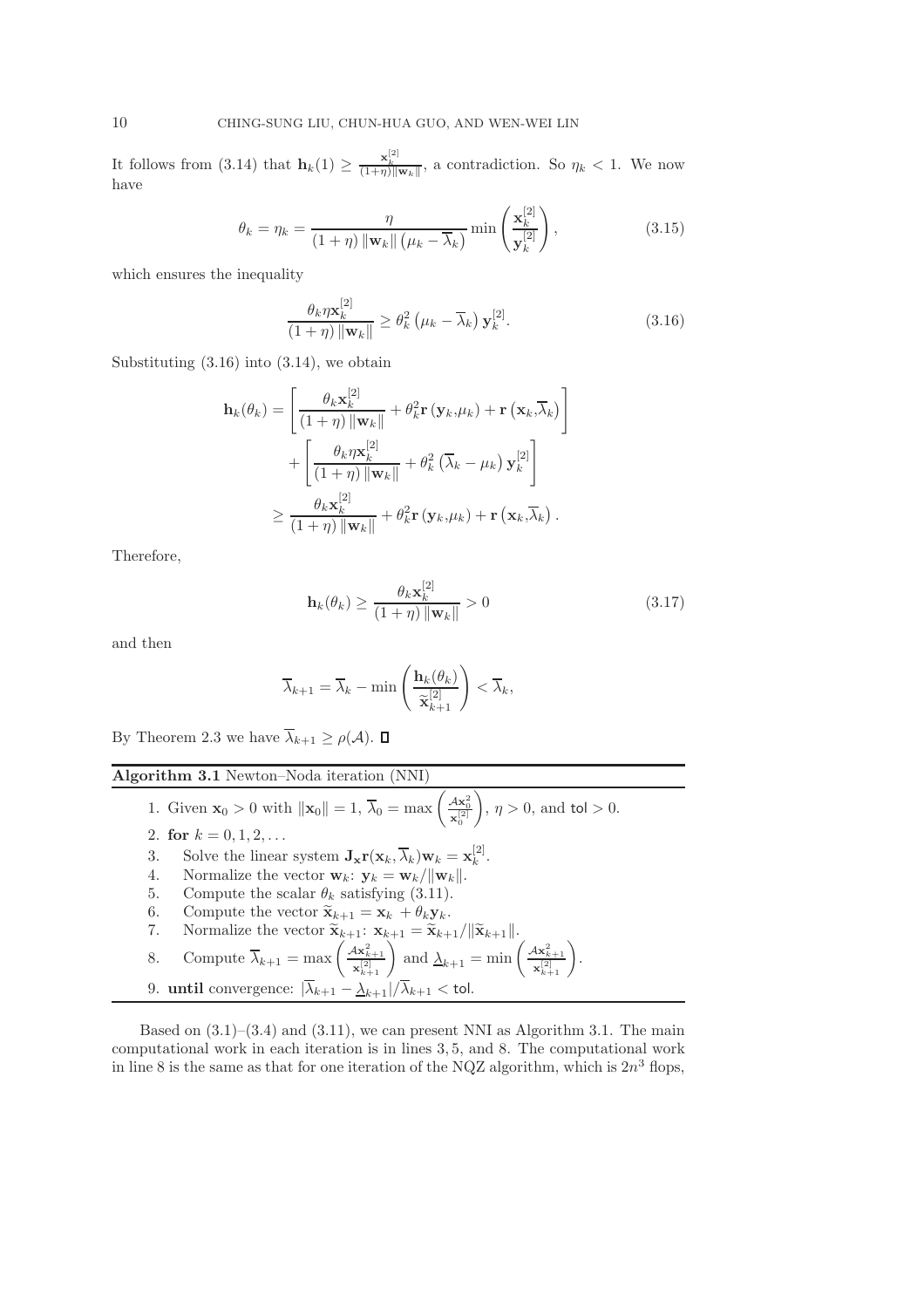since the main computational work for one iteration of the NQZ algorithm is just one evaluation of  $Av^2$  for a positive vector **v**. If  $\theta_k$  needs to be determined in step 5, then an additional  $2n^3$  flops are needed. But we will see later in this section that we always have  $\theta_k = 1$  near convergence. Forming the linear system in step 3 requires  $2n<sup>3</sup>$  flops in general. But if the tensor A is symmetric in modes two and three [13], i.e.,  $A_i = A_i^T$  for all  $i = 1, ..., n$ , then forming the linear system only requires  $O(n^2)$ flops. Solving the linear system in step 3 by the GTH algorithm [6] will require  $\frac{4}{3}n^3$ flops. Therefore, the computational work (in terms of flop counts) in each iteration of NNI is less than four times (and sometimes just twice) that for each iteration of the NQZ algorithm.

The vector  $w_k$  can be computed by the GTH algorithm accurately even near convergence, and is guaranteed to be positive. Therefore, Algorithm 3.1 generates a positive vector sequence  $\{x_k\}$ , so it is a positivity preserving algorithm. In what follows we will prove some properties of  $\theta_k$ ,  $\mathbf{x}_k$  and  $\mathbf{y}_k$ . These properties will help us to establish the global and quadratic convergence of NNI.

**3.2.** Some basic properties. Lemma 2.4 shows that  $B(\mathbf{x}_{*})$  is an irreducible nonnegative matrix. Recall that  $B(\mathbf{x}_*)\mathbf{x}_* = \rho(B(\mathbf{x}_*))\mathbf{x}_*$ . Then for any orthogonal matrix  $\left[\begin{array}{cc} \mathbf{x} & V \end{array}\right]$  direct computation gives

$$
\left[\begin{array}{c} \mathbf{x}_*^T \\ V^T \end{array}\right] B(\mathbf{x}_*) \left[\begin{array}{cc} \mathbf{x}_* & V \end{array}\right] = \left[\begin{array}{cc} \rho(B(\mathbf{x}_*)) & \mathbf{c}^T \\ 0 & L \end{array}\right].
$$

Similarly, for an irreducible nonnegative matrix  $B(\mathbf{x}_k)$ , let  $\mathbf{u}_k$  be the unit length positive eigenvector corresponding to  $\rho(B(\mathbf{x}_k))$ . Then for any orthogonal matrix  $\begin{bmatrix} \mathbf{u}_k & V_k \end{bmatrix}$  it holds that

$$
\begin{bmatrix} \mathbf{u}_k^T \\ V_k^T \end{bmatrix} B(\mathbf{x}_k) \begin{bmatrix} \mathbf{u}_k & V_k \end{bmatrix} = \begin{bmatrix} \rho(B(\mathbf{x}_k)) & \mathbf{c}_k^T \\ 0 & L_k \end{bmatrix} . \tag{3.18}
$$

When  $B(\mathbf{x}_k) \to B(\mathbf{x}_*)$ , we have  $\mathbf{u}_k \to \mathbf{x}_*$  and choose  $V_k$  such that  $V_k \to V$ , and then we have  $c_k \to c$  and  $L_k \to L$ .

Now define

$$
\varepsilon_k = \overline{\lambda}_k - \rho(\mathcal{A}), \quad B_k = 2\overline{\lambda}_k I - B(\mathbf{x}_k), \quad \tau_k = 2\overline{\lambda}_k - \rho(B(\mathbf{x}_k)). \tag{3.19}
$$

Then from (3.18) we have

$$
\left[\begin{array}{c} \mathbf{u}_k^T \\ V_k^T \end{array}\right] B_k \left[\begin{array}{cc} \mathbf{u}_k & V_k \end{array}\right] = \left[\begin{array}{cc} \tau_k & -\mathbf{c}_k^T \\ 0 & \overline{L}_k \end{array}\right],
$$

where  $\overline{L}_k = 2\overline{\lambda}_k I - L_k$ . For  $2\overline{\lambda}_k \neq \rho(B(\mathbf{x}_k))$ , it is easy to verify that

$$
\begin{bmatrix} \mathbf{u}_k^T \\ V_k^T \end{bmatrix} B_k^{-1} \begin{bmatrix} \mathbf{u}_k & V_k \end{bmatrix} = \begin{bmatrix} \frac{1}{\tau_k} & \mathbf{b}_k^T \\ 0 & \frac{1}{L_k} \end{bmatrix} \text{ with } \mathbf{b}_k^T = \frac{\mathbf{c}_k^T \overline{L}_k^{-1}}{\tau_k}. \tag{3.20}
$$

LEMMA 3.3. Assume that the sequence  $\{\overline{\lambda}_k, \mathbf{x}_k, \mathbf{y}_k\}$  is generated by Algorithm 3.1. For any subsequence  $\{x_{k_j}\}\subseteq \{x_k\}$ , we have the following results:

- (i) If  $\mathbf{x}_{k_j} \to \mathbf{v}$  as  $j \to \infty$ , then  $\mathbf{v} > 0$ .
- (ii) If  $\mathbf{x}_{k_j} \to \mathbf{x}_*$  as  $j \to \infty$ , then  $\mathbf{y}_{k_j} \to \mathbf{x}_*$  as  $j \to \infty$ .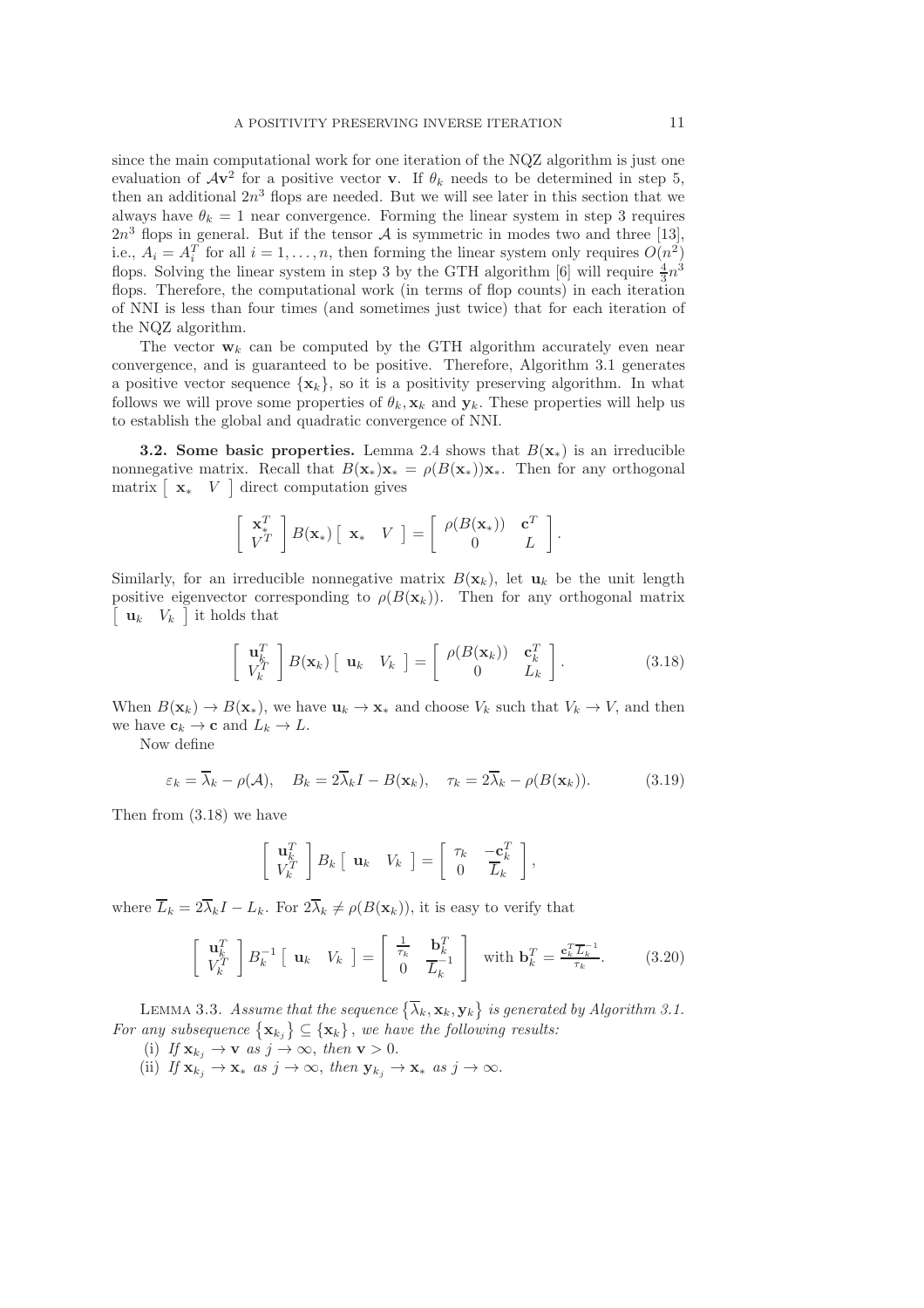*Proof.* (i). If  $\lim_{j\to\infty} \mathbf{x}_{k_j} = \mathbf{v}$ , then  $\mathbf{v} \geq 0$ . Let S be the set of all indices t such that  $\lim_{j\to\infty} \mathbf{x}_{k_j}^{(t)}$  $\mathbf{x}_{k_j}^{(t)} = \mathbf{v}^{(t)} = 0.$  Since  $\|\mathbf{x}_{k_j}\| = 1, S$  is a proper subset of  $\{1, 2, ..., n\}.$ Suppose S is nonempty. Then by the definition of  $\overline{\lambda}_k$ ,

$$
\overline{\lambda}_0 \geq \overline{\lambda}_{k_j} = \max\left(\frac{\mathcal{A} \mathbf{x}_{k_j}^2}{\mathbf{x}_{k_j}^{[2]}}\right) \geq \frac{\mathbf{x}_{k_j}^T A_t \mathbf{x}_{k_j}}{\left(\mathbf{x}_{k_j}^{(t)}\right)^2} \text{ for all } t = 1, 2, \dots, n.
$$

Since  $\lim_{j\to\infty} \mathbf{x}_{k_j}^{(t)}$  $\mathbf{x}_{k_j}^{(t)} = 0$  for  $t \in S$ , it holds that  $\lim_{j \to \infty} \mathbf{x}_{k_j}^T A_t \mathbf{x}_{k_j} = \mathbf{v}^T A_t \mathbf{v} = 0$  for  $t \in S$ . Thus,  $A_{tpq} = 0$  for all  $t \in S$  and for all  $p, q \notin S$ , which contradicts the irreducibility of A. Therefore, S is empty and thus  $v > 0$ .

(ii). Since  $\mathbf{x}_{k_j} \to \mathbf{x}_*$ , we have  $B(\mathbf{x}_{k_j}) \to B(\mathbf{x}_*)$ . Then we have  $\mathbf{u}_{k_j} \to \mathbf{x}_*$ ,  $\varepsilon_{k_j} \to 0$ , and  $\tau_{k_j} \to 0$ , where we have used  $\rho(B(\mathbf{x}_{*})) = 2\rho(\mathcal{A})$ . From (3.7) and (3.20), we get

$$
\tau_{k_j}\mathbf{w}_{k_j} = \tau_{k_j}B_{k_j}^{-1}\mathbf{x}_{k_j} = \left(\mathbf{u}_{k_j}\mathbf{u}_{k_j}^T + \mathbf{u}_{k_j}\mathbf{c}_{k_j}^T\overline{L}_{k_j}^{-1}V_{k_j}^T + \tau_{k_j}V_{k_j}\overline{L}_{k_j}^{-1}V_{k_j}^T\right)\mathbf{x}_{k_j}.
$$

Since  $\overline{L}_{k_j}^{-1} \to [\rho(B(\mathbf{x}_*))I - L]^{-1}$  and  $\tau_{k_j} \to 0$ , we have  $\tau_{k_j} V_{k_j} \overline{L}_{k_j}^{-1} V_{k_j}^T \to 0$ . Note that  $V_{k_j}^T \mathbf{u}_{k_j} = 0$  and  $V^T \mathbf{x}_{*} = \lim_{k \to \infty} V_{k_j}^T \mathbf{u}_{k_j} = 0$ . We then get

$$
\lim_{j \to \infty} \mathbf{u}_{k_j} \mathbf{c}_{k_j}^T \overline{L}_{k_j}^{-1} V_{k_j}^T \mathbf{x}_{k_j} = \mathbf{x}_{*} \mathbf{c}^T \left( \rho (B(\mathbf{x}_{*})) I - L \right)^{-1} V^T \mathbf{x}_{*} = 0.
$$

A combination of the above relations shows that

$$
\lim_{j\to\infty}\tau_{k_j}\mathbf{w}_{k_j}=\lim_{j\to\infty}\left(\mathbf{u}_{k_j}\mathbf{u}_{k_j}^T+\mathbf{u}_{k_j}\mathbf{c}_{k_j}^T\overline{L}_{k_j}^{-1}V_{k_j}^T+\tau_{k_j}V_{k_j}\overline{L}_{k_j}^{-1}V_{k_j}^T\right)\mathbf{x}_{k_j}=\mathbf{x}_{*}.
$$

Hence,

$$
\lim_{j\to\infty} \mathbf{y}_{k_j} = \lim_{j\to\infty} \frac{\tau_{k_j} \mathbf{w}_{k_j}}{\left\|\tau_{k_j} \mathbf{w}_{k_j}\right\|} = \mathbf{x}_*.
$$

 $\Box$ 

LEMMA 3.4. Assume that the sequence  $\{\overline{\lambda}_k, \mathbf{x}_k, \mathbf{y}_k\}$  is generated by Algorithm 3.1. Then the sequence  $\{\Vert \mathbf{w}_k \Vert \Vert \mathbf{y}_k - \mathbf{x}_k \Vert\}$  is bounded, that is, there exists a constant  $M_1 >$ 0 such that

$$
\|\mathbf{w}_k\| \|\mathbf{y}_k - \mathbf{x}_k\| \le M_1 \text{ for all } k.
$$

*Proof.* From  $(2.12)$ ,

$$
\mathbf{J}_{\mathbf{x}}\mathbf{r}(\mathbf{x}_k,\overline{\lambda}_k)\mathbf{y}_k-\mathbf{J}_{\mathbf{x}}\mathbf{r}(\mathbf{x}_k,\overline{\lambda}_k)(\mathbf{y}_k-\mathbf{x}_k)=\mathbf{J}_{\mathbf{x}}\mathbf{r}(\mathbf{x}_k,\overline{\lambda}_k)\mathbf{x}_k=2\mathbf{r}(\mathbf{x}_k,\overline{\lambda}_k)\geq 0.
$$

This means

$$
\mathbf{J}_{\mathbf{x}} \mathbf{r}(\mathbf{x}_k, \overline{\lambda}_k) \mathbf{y}_k \ge \mathbf{J}_{\mathbf{x}} \mathbf{r}(\mathbf{x}_k, \overline{\lambda}_k) \left( \mathbf{y}_k - \mathbf{x}_k \right). \tag{3.21}
$$

We may assume  $\mathbf{x}_k \neq \mathbf{y}_k$ . From (3.8) and (3.21), we have

$$
\mathbf{x}_k^{[2]} \geq \|\mathbf{w}_k\| \|\mathbf{y}_k - \mathbf{x}_k\| \mathbf{J}_\mathbf{x} \mathbf{r}(\mathbf{x}_k, \overline{\lambda}_k) \mathbf{p}_k,\tag{3.22}
$$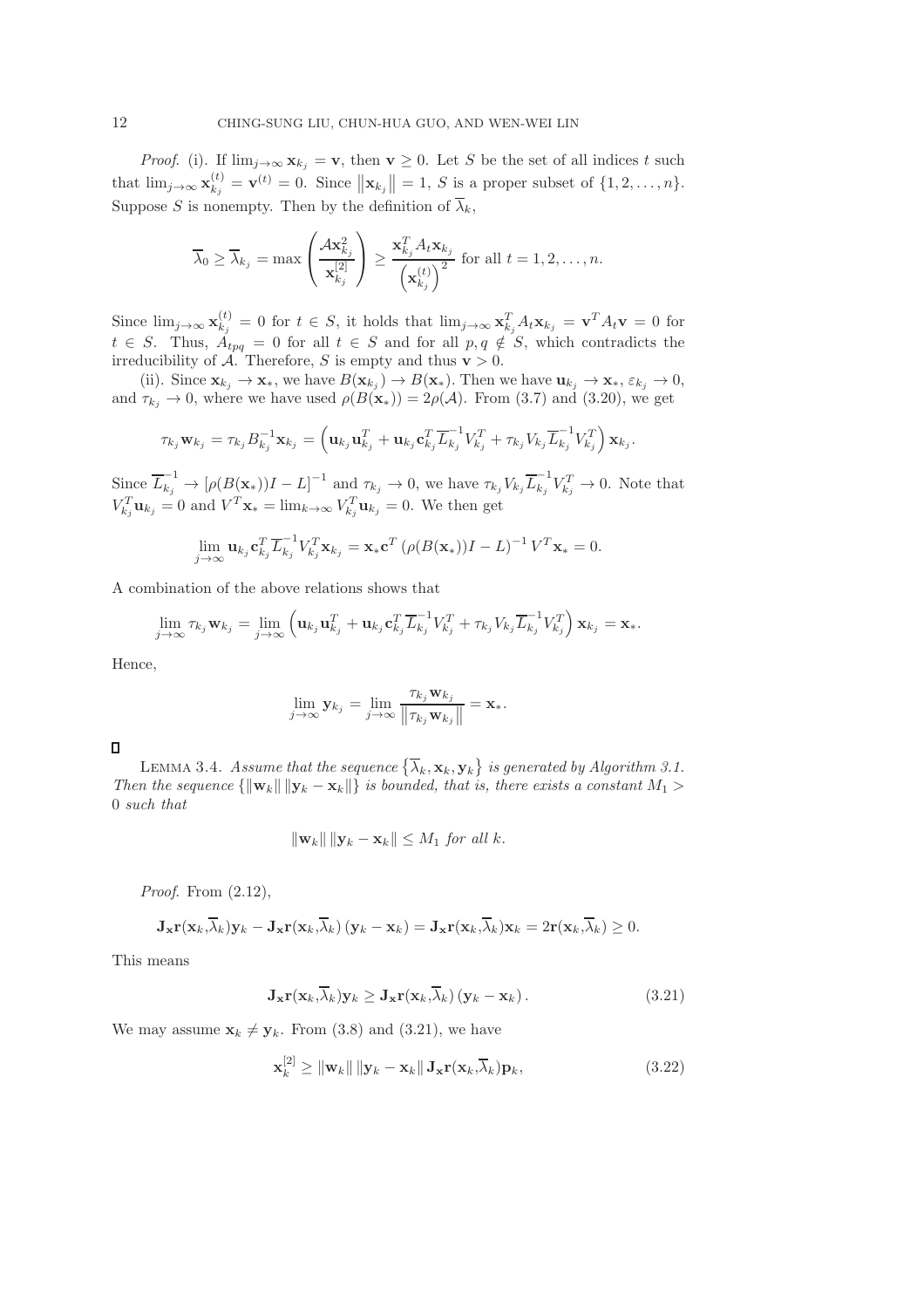where  $\mathbf{p}_k = (\mathbf{y}_k - \mathbf{x}_k) / ||\mathbf{y}_k - \mathbf{x}_k||$  with  $||\mathbf{p}_k|| = 1$ . Because  $\mathbf{x}_k, \mathbf{y}_k > 0$  and  $||\mathbf{x}_k|| =$  $||\mathbf{y}_k|| = 1$ , we have  $\mathbf{p}_k \nleq 0$  and  $\mathbf{p}_k \ngeq 0$  for all k.

Suppose  $\{\|\mathbf{w}_k\| \|\mathbf{y}_k - \mathbf{x}_k\| \}$  is not bounded. Since  $\{\mathbf{x}_k\}$  and  $\{\mathbf{p}_k\}$  are bounded, we have for some subsequence  ${k_i}$ 

$$
\lim_{j \to \infty} \|\mathbf{w}_{k_j}\| \|\mathbf{y}_{k_j} - \mathbf{x}_{k_j}\| = \infty, \quad \lim_{j \to \infty} \mathbf{x}_{k_j} =: \mathbf{v}, \qquad \lim_{j \to \infty} \mathbf{p}_{k_j} =: \mathbf{p}.
$$
 (3.23)

Since  $\|\mathbf{w}_{k_j}\|$   $\|\mathbf{y}_{k_j} - \mathbf{x}_{k_j}\| \leq 2 \|\mathbf{w}_{k_j}\|$ , we also have  $\lim_{j\to\infty} \|\mathbf{w}_{k_j}\| = \infty$ . By Lemma 3.3 we have  $\mathbf{v} > 0$ . We now prove  $\mathbf{v} = \mathbf{x}_*$ .

Since the sequence  $\{\overline{\lambda}_k\}$  is monotonically decreasing and bounded below by  $\rho(\mathcal{A}),$  $\lim_{j\to\infty} 2\lambda_{k_j} = 2\alpha$  exists. By Theorem 2.5,  $2\lambda_{k_j}I - B(\mathbf{x}_{k_j})$  are nonsingular Mmatrices. Thus  $2\alpha I - B(v)$  is an M-matrix, so  $2\alpha \ge \rho(B(v))$ . If  $2\alpha > \rho(B(v))$ , then

$$
\lim_{j\to\infty}\mathbf{w}_{k_j}=\lim_{j\to\infty}\left(2\overline{\lambda}_{k_j}I-B(\mathbf{x}_{k_j})\right)^{-1}\mathbf{x}_{k_j}=\left(2\alpha I-B(\mathbf{v})\right)^{-1}\mathbf{v}=\mathbf{w}>0,
$$

contradictory to  $\lim_{j\to\infty} ||\mathbf{w}_{k_j}|| = \infty$ . Thus  $2\alpha = \rho(B(\mathbf{v}))$ . Now

$$
\rho(B(\mathbf{v})) = \lim_{j \to \infty} 2\overline{\lambda}_{k_j} = \lim_{j \to \infty} 2 \max \left( \frac{\mathcal{A} \mathbf{x}_{k_j}^2}{\mathbf{x}_{k_j}^{[2]}} \right) = 2 \max \left( \frac{\mathcal{A} \mathbf{v}^2}{\mathbf{v}^{[2]}} \right) = \max \left( \frac{B(\mathbf{v})\mathbf{v}}{\mathbf{v}} \right).
$$

It follows that  $B(\mathbf{v})\mathbf{v} = \rho(B(\mathbf{v}))\mathbf{v}$  and then  $A\mathbf{v}^2 = \frac{1}{2}\rho(B(\mathbf{v}))\mathbf{v}^{[2]}$ . Thus  $\mathbf{v} = \mathbf{x}_*$  by Theorem 2.3.

Now  $\lim_{j\to\infty} \mathbf{x}_{k_j} = \mathbf{x}_{*}$  and  $\lim_{j\to\infty} \overline{\lambda}_{k_j} = \alpha = \frac{1}{2}\rho(B(\mathbf{x}_{*})) = \rho(\mathcal{A})$  by Theorem 2.5. It follows from (3.22) and (3.23) that

$$
\mathbf{J}_{\mathbf{x}}\mathbf{r}(\mathbf{x}_{*},\rho(\mathcal{A}))\mathbf{p}=\lim_{j\to\infty}\mathbf{J}_{\mathbf{x}}\mathbf{r}(\mathbf{x}_{k_{j}},\overline{\lambda}_{k_{j}})\mathbf{p}_{k_{j}}\leq \lim_{j\to\infty}\frac{\mathbf{x}_{k_{j}}^{[2]}}{\|\mathbf{w}_{k_{j}}\|\|\mathbf{y}_{k_{j}}-\mathbf{x}_{k_{j}}\|}=0.
$$

Thus  $(2\rho(\mathcal{A})I - B(\mathbf{x}_{*})) \mathbf{p} \leq 0$ . Then we have  $\mathbf{p} = \pm \mathbf{x}_{*}$  by Theorem 2.5. But by the definition of  $\mathbf{p}_k$ ,  $\mathbf{p}$  is neither positive nor negative. The contradiction shows that the sequence  $\{\|\mathbf{w}_k\| \|\mathbf{y}_k - \mathbf{x}_k\|\}$  is bounded.  $\Box$ 

LEMMA 3.5. Assume that the sequence  $\{\overline{\lambda}_k, \mathbf{x}_k, \mathbf{y}_k\}$  is generated by Algorithm 3.1. Then  $\mathbf{h}_k(\theta_k)$  can be expressed in the form

$$
\mathbf{h}_{k}(\theta_{k}) = \frac{2\theta_{k}\mathbf{x}_{k}^{[2]}}{\|\mathbf{w}_{k}\|} + \mathbf{R}(\theta_{k}\mathbf{y}_{k}, \mathbf{x}_{k}, \overline{\lambda}_{k}),
$$
\n(3.24)

where  $\|\mathbf{R}(\mathbf{x}, \mathbf{x}_k, \overline{\lambda}_k)\| \le M_2 \|\mathbf{x} - \mathbf{x}_k\|^2$  for some constant  $M_2$ .

*Proof.* To prove this, we use Taylor's theorem for the function  $\mathbf{r}(\mathbf{x},\overline{\lambda}_k)$  around the point  $\mathbf{x}_k$ :

$$
\mathbf{r}(\mathbf{x},\overline{\lambda}_k) = \mathbf{r}(\mathbf{x}_k,\overline{\lambda}_k) + \mathbf{J}_{\mathbf{x}}\mathbf{r}(\mathbf{x}_k,\overline{\lambda}_k)(\mathbf{x}-\mathbf{x}_k) + \mathbf{R}(\mathbf{x},\mathbf{x}_k,\overline{\lambda}_k),
$$
(3.25)

where  $\|\mathbf{R}(\mathbf{x}, \mathbf{x}_k, \overline{\lambda}_k)\| \le M_2 \|\mathbf{x} - \mathbf{x}_k\|^2$  for some constant  $M_2$ , noting that  $\overline{\lambda}_k \le \overline{\lambda}_0$  for all k.

Therefore, from (3.25), we have

$$
\mathbf{r}(\theta_k \mathbf{y}_k, \overline{\lambda}_k) = \mathbf{r}(\mathbf{x}_k, \overline{\lambda}_k) + \mathbf{J}_{\mathbf{x}}(\mathbf{x}_k, \overline{\lambda}_k)(\theta_k \mathbf{y}_k - \mathbf{x}_k) + \mathbf{R}(\theta_k \mathbf{y}_k, \mathbf{x}_k, \overline{\lambda}_k).
$$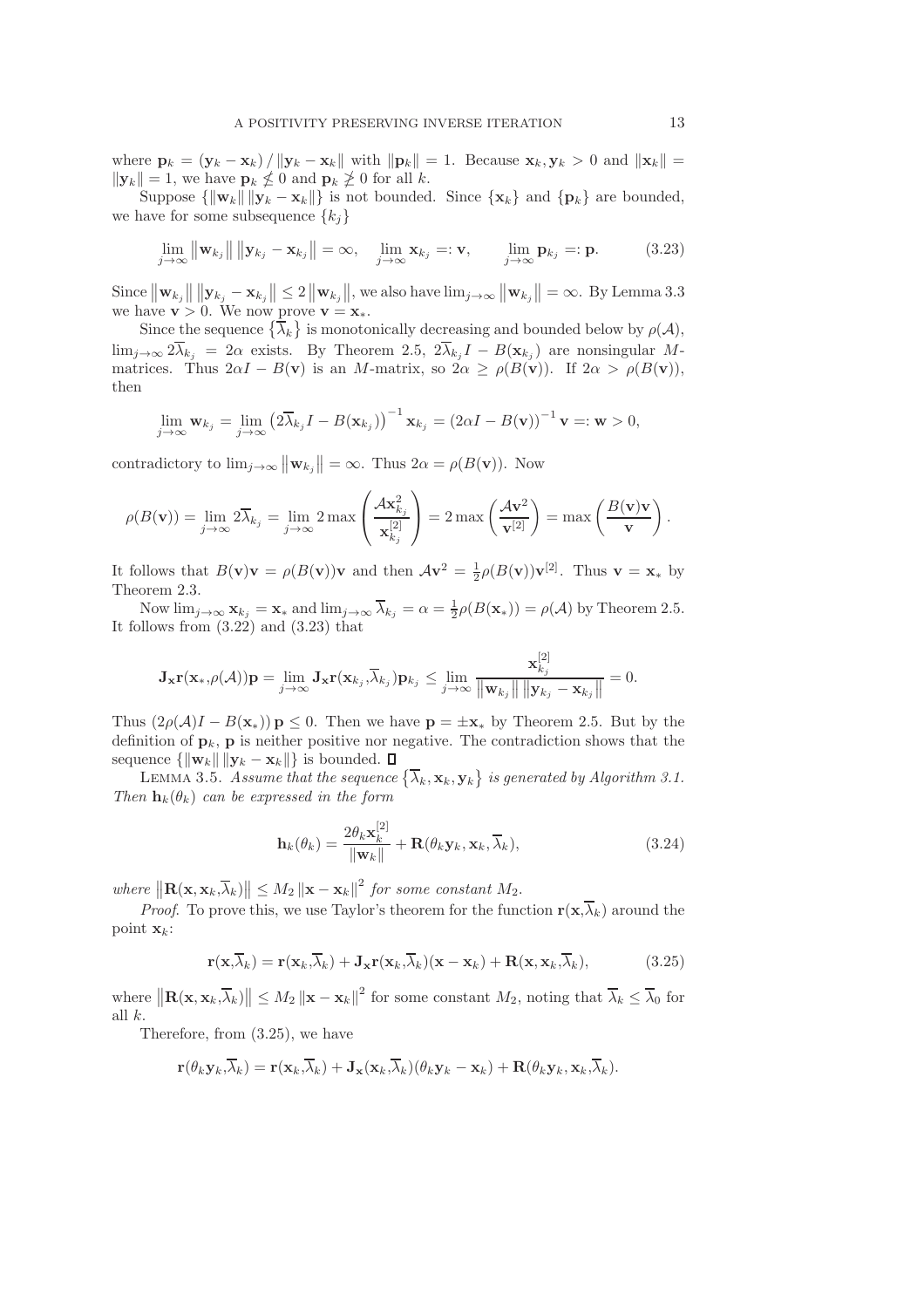Since  $\mathbf{r}(\mathbf{x}_k, \overline{\lambda}_k) = \frac{1}{2} \mathbf{J}_{\mathbf{x}} \mathbf{r}(\mathbf{x}_k, \overline{\lambda}_k) \mathbf{x}_k$  by (2.12), we get

$$
\mathbf{r}(\theta_k \mathbf{y}_k, \overline{\lambda}_k) = -\mathbf{r}(\mathbf{x}_k, \overline{\lambda}_k) + \mathbf{J}_{\mathbf{x}} \mathbf{r}(\mathbf{x}_k, \overline{\lambda}_k) (\theta_k \mathbf{y}_k) + \mathbf{R}(\theta_k \mathbf{y}_k, \mathbf{x}_k, \overline{\lambda}_k)
$$
  
=  $-\mathbf{r}(\mathbf{x}_k, \overline{\lambda}_k) + \frac{\theta_k \mathbf{x}_k^{[2]}}{\|\mathbf{w}_k\|} + \mathbf{R}(\theta_k \mathbf{y}_k, \mathbf{x}_k, \overline{\lambda}_k).$ 

Hence, noting that  $\mathbf{r}(\theta_k \mathbf{y}_k, \overline{\lambda}_k) = \theta_k^2 \mathbf{r} (\mathbf{y}_k, \overline{\lambda}_k),$ 

$$
\mathbf{h}_{k}(\theta_{k}) = \frac{\theta_{k} \mathbf{x}_{k}^{[2]}}{\|\mathbf{w}_{k}\|} + \theta_{k}^{2} \mathbf{r} (\mathbf{y}_{k}, \overline{\lambda}_{k}) + \mathbf{r} (\mathbf{x}_{k}, \overline{\lambda}_{k})
$$

$$
= \frac{2\theta_{k} \mathbf{x}_{k}^{[2]}}{\|\mathbf{w}_{k}\|} + \mathbf{R}(\theta_{k} \mathbf{y}_{k}, \mathbf{x}_{k}, \overline{\lambda}_{k}),
$$

which completes the proof.  $\square$ 

Lemma 3.6. For NNI, we have

- (i)  $\theta_k = 1$  if  $||\mathbf{y}_k \mathbf{x}_k|| \leq \frac{\min(\mathbf{x}_k^{[2]})}{M_1 M_2}$  $\frac{\text{Im}(\mathbf{x}_k)}{M_1 M_2}$ , where  $M_1$  and  $M_2$  are as in Lemmas 3.4 and 3.5.
- (ii)  $\{\theta_k\}$  is bounded below by some constant  $\xi > 0$ , assuming that  $\mathbf{x}_k \neq \mathbf{x}_*$  for each k.

Proof. (i). From Lemma 3.4 and assumption, we have

$$
\frac{\mathbf{x}_{k}^{[2]}}{M_{2} \|\mathbf{w}_{k}\| \|\mathbf{y}_{k} - \mathbf{x}_{k}\|} \geq \frac{\min\left(\mathbf{x}_{k}^{[2]}\right)}{M_{2} \|\mathbf{w}_{k}\| \|\mathbf{y}_{k} - \mathbf{x}_{k}\|} \mathbf{e}
$$
\n
$$
\geq \frac{\min(\mathbf{x}_{k}^{[2]})}{M_{1}M_{2}} \mathbf{e} \geq \|\mathbf{y}_{k} - \mathbf{x}_{k}\| \mathbf{e}, \tag{3.26}
$$

where  $\mathbf{e} = [1, \ldots, 1]^T$ . Then, from (3.26) and Lemma 3.5,

$$
\frac{\mathbf{x}_{k}^{[2]}}{\|\mathbf{w}_{k}\|} \ge M_{2} \|\mathbf{y}_{k} - \mathbf{x}_{k}\|^{2} \mathbf{e} \ge \left| \mathbf{R}(\mathbf{y}_{k}, \mathbf{x}_{k}, \overline{\lambda}_{k}) \right|.
$$
 (3.27)

Substituting (3.27) into (3.24), we obtain

$$
\mathbf{h}_k(1) = \frac{2\mathbf{x}_k^{[2]}}{\|\mathbf{w}_k\|} + \mathbf{R}(\mathbf{y}_k, \mathbf{x}_k, \overline{\lambda}_k) \ge \frac{\mathbf{x}_k^{[2]}}{\|\mathbf{w}_k\|} > \frac{\mathbf{x}_k^{[2]}}{(1+\eta) \|\mathbf{w}_k\|},
$$

which means  $\theta_k = 1$ .

 $(ii)$ . From  $(3.11)$ , we recall that

$$
\theta_k = \begin{cases} 1 & \text{if } \mathbf{h}_k(1) \ge \frac{\mathbf{x}_k^{[2]}}{(1+\eta)\|\mathbf{w}_k\|}; \\ \eta_k & \text{otherwise,} \end{cases}
$$

where  $\eta_k = \frac{\eta}{(1+\eta)\|\mathbf{w}_k\|(\mu_k - \overline{\lambda}_k)} \min\left(\frac{\mathbf{x}_k^{[2]}}{\mathbf{y}_k^{[2]}}\right)$  $\left( 1 \text{ with } \mu_k = \max \left( \frac{A \mathbf{y}_k^2}{\mathbf{y}_k^{[2]}} \right) \right)$  $\setminus$  $> \lambda_k$ . Suppose  $\theta_k$  is not bounded below by  $\xi > 0$ . Since  $\mathbf{x}_k$  is bounded, we can find a subsequence  ${k_i}$  such that

$$
\lim_{j \to \infty} \theta_{k_j} = 0, \quad \lim_{j \to \infty} \mathbf{x}_{k_j} =: \mathbf{v}.
$$
\n(3.28)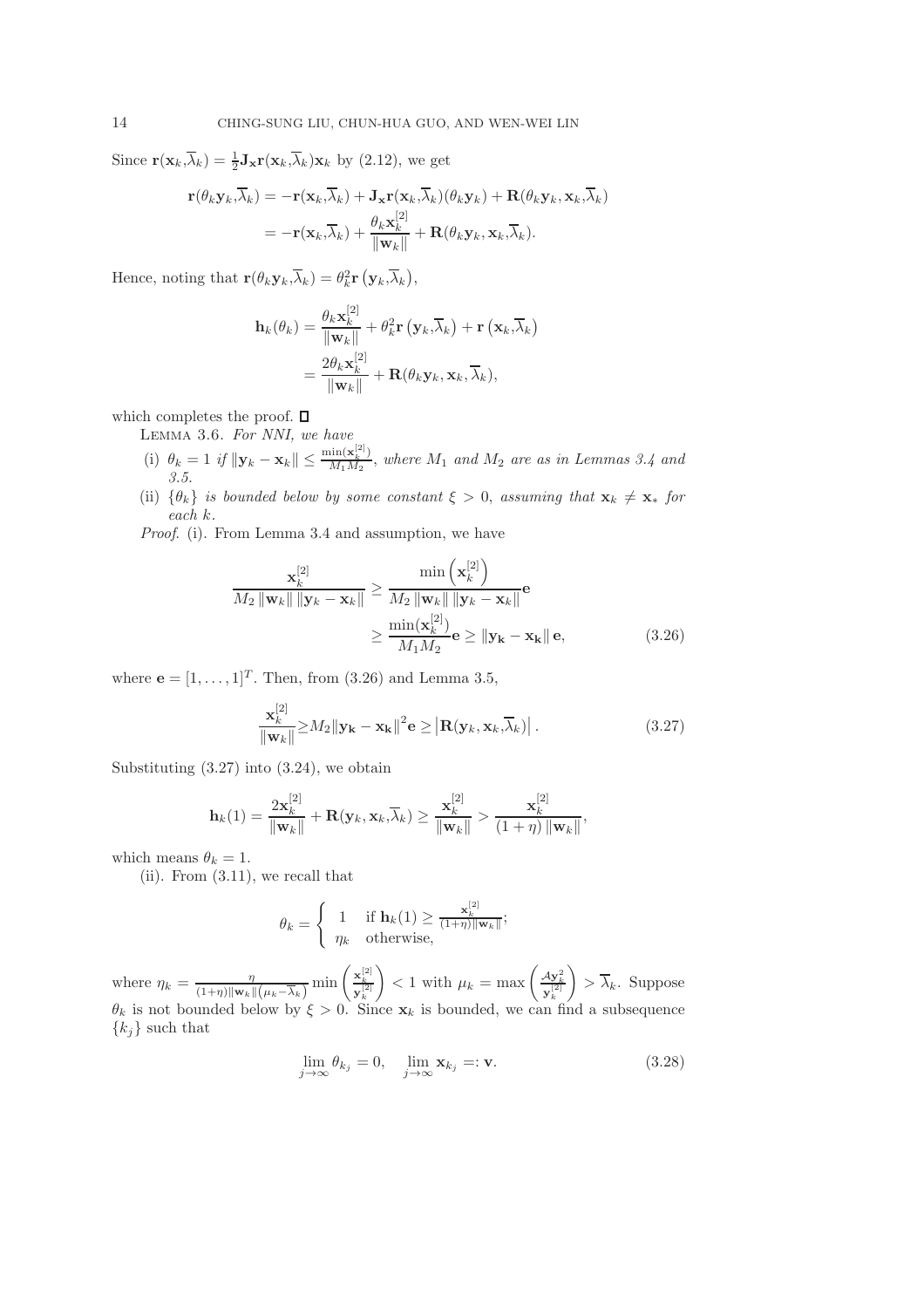Note that  $v > 0$  by Lemma 3.3.

As in the proof of Lemma 3.4, we have  $\lim_{j\to\infty} 2\overline{\lambda}_{k_j} = 2\alpha \ge \rho(B(\mathbf{v}))$ .

If  $2\alpha > \rho(B(\mathbf{v}))$ , then  $\lim_{j\to\infty} \mathbf{w}_{k_j} =: \mathbf{w} > 0$ , as in the proof of Lemma 3.4. In this case,

$$
\lim_{j\to\infty}\mathbf{y}_{k_j}=\lim_{j\to\infty}\frac{\mathbf{w}_{k_j}}{\|\mathbf{w}_{k_j}\|}=:\mathbf{y}>0.
$$

If  $\eta_k$  is defined only on a finite subset of  $\{k_j\}$ , then  $\theta_{k_j} = 1$  except for a finite number of j values, contradicting  $\lim_{j\to\infty} \theta_{k_j} = 0$ . If  $\eta_k$  is defined on an infinite subset  $\{k_{j_i}\}$ of  $\{k_i\}$ , then

$$
\lim_{i \to \infty} \eta_{k_{j_i}} = \frac{\eta}{(1+\eta) \| \mathbf{w} \| (\mu - \alpha)} \min \left(\frac{\mathbf{v}}{\mathbf{y}}\right)^2 > 0,
$$

where  $\lim_{i\to\infty}\mu_{k_{j_i}}=\mu>\alpha$  since  $\eta_{k_{j_i}}<1$ . This is contradictory to  $\lim_{j\to\infty}\theta_{k_j}=0$ . Thus  $2\alpha = \rho(B(\mathbf{v}))$ , and  $\mathbf{v} = \mathbf{x}^*$  as in the proof of Lemma 3.4. Hence,  $\lim_{j\to\infty} \mathbf{x}_{k_j} =$  $\mathbf{x}_*$  and by Lemma 3.3 lim<sub>j→∞</sub>  $\mathbf{y}_{k_i} = \mathbf{x}_*$ , which means  $\mathbf{x}_{k_i}$  and  $\mathbf{y}_{k_i}$  are close enough for j sufficiently large. Therefore, from (i),  $\theta_{k_i} = 1$  for j large enough, a contradiction to  $\lim_{i\to\infty} \theta_{k_i} = 0$ .  $\Box$ 

This Lemma shows that if  $\mathbf{x}_k$  and  $\mathbf{y}_k$  are close enough, then the parameter  $\theta_k$  in (3.2) can easily be determined, i.e.,  $\theta_k = 1$ .

COROLLARY 3.7. If  $\mathbf{x}_k = \mathbf{y}_k$  for any  $k \geq 0$  in Algorithm 3.1, then  $\mathbf{x}_k = \mathbf{x}_*.$ 

*Proof.* If  $\mathbf{x}_k = \mathbf{y}_k$ , then  $\theta_k = 1$  by Lemma 3.6, and it is easily seen from Algorithm 3.1 that  $\overline{\lambda}_{k+1} = \overline{\lambda}_k$ . By Theorem 3.2, we have  $\mathbf{x}_k = \mathbf{x}_*$ .  $\Box$ 

4. Convergence analysis. In this section, we prove that the convergence of NNI is global and quadratic, assuming that  $\mathbf{x}_k \neq \mathbf{x}_*$  for each k.

**4.1. Global convergence of NNI.** Theorem 3.2 shows that the sequence  $\{\overline{\lambda}_k\}$ is strictly decreasing and bounded below by  $\rho(\mathcal{A})$ , and hence converges. We now show that the limit of  $\overline{\lambda}_k$  is precisely  $\rho(\mathcal{A})$ .

THEOREM 4.1. Let  $A$  be an irreducible nonnegative third order tensor and the sequence  $\{\overline{\lambda}_k\}$  is generated by Algorithm 3.1. Then the monotonically decreasing sequence  $\{\overline{\lambda}_k\}$  converges to  $\rho(\mathcal{A})$ , and  $\{\mathbf{x}_k\}$  from Algorithm 3.1 converges to the positive eigenvector  $\mathbf{x}_*$  corresponding to  $\rho(\mathcal{A})$ .

*Proof.* From  $(3.5)$ ,  $(3.17)$  and Lemma 3.6, we have

$$
\overline{\lambda}_{k} - \overline{\lambda}_{k+1} = \min\left(\frac{\mathbf{h}_{k}(\theta_{k})}{\widetilde{\mathbf{x}}_{k+1}^{[2]}}\right) \ge \min\left(\frac{\theta_{k}\mathbf{x}_{k}^{[2]}}{(1+\eta)\|\mathbf{w}_{k}\|\widetilde{\mathbf{x}}_{k+1}^{[2]}}\right)
$$
\n
$$
\ge \min\left(\frac{\xi\mathbf{x}_{k}^{[2]}}{(1+\eta)\|\mathbf{w}_{k}\|\widetilde{\mathbf{x}}_{k+1}^{[2]}}\right). \tag{4.1}
$$

Since  $\theta_k \leq 1$  by construction, we have  $\|\tilde{\mathbf{x}}_{k+1}\| = \|\mathbf{x}_k + \theta_k \mathbf{y}_k\| \leq 2$ . It follows from  $(4.1)$  that  $\lim_{k\to\infty} ||\mathbf{w}_k||^{-1} \min(\mathbf{x}_k^{[2]})$  $\binom{[2]}{k} = 0.$ 

Suppose  $\min(\mathbf{x}_k^{[2]})$  $\binom{[2]}{k}$  is not bounded below by a positive constant. Then there exists a subsequence  $\{k_j\}$  such that  $\lim_{j\to\infty} \min(\mathbf{x}_{k_j}^{[2]})$  $\|k_{k_j}^{(2)}\| = 0.$  Since  $\|\mathbf{x}_{k_j}\| = 1$ , we may assume that  $\lim_{j\to\infty} \mathbf{x}_{k_j} = \mathbf{v}$  exists. Then  $\lim_{j\to\infty} \min(\mathbf{x}_{k_j}^{[2]})$  $\binom{[2]}{k_j} = \min(\mathbf{v}^{[2]}) = 0$ . This is a contradiction since  $\mathbf{v} > 0$  by Lemma 3.3. Therefore,  $\min(\mathbf{x}_{k}^{[2]})$  $\binom{[2]}{k}$  is bounded below by a positive constant, and thus  $\lim_{k\to\infty} ||\mathbf{w}_k||^{-1} = 0$ .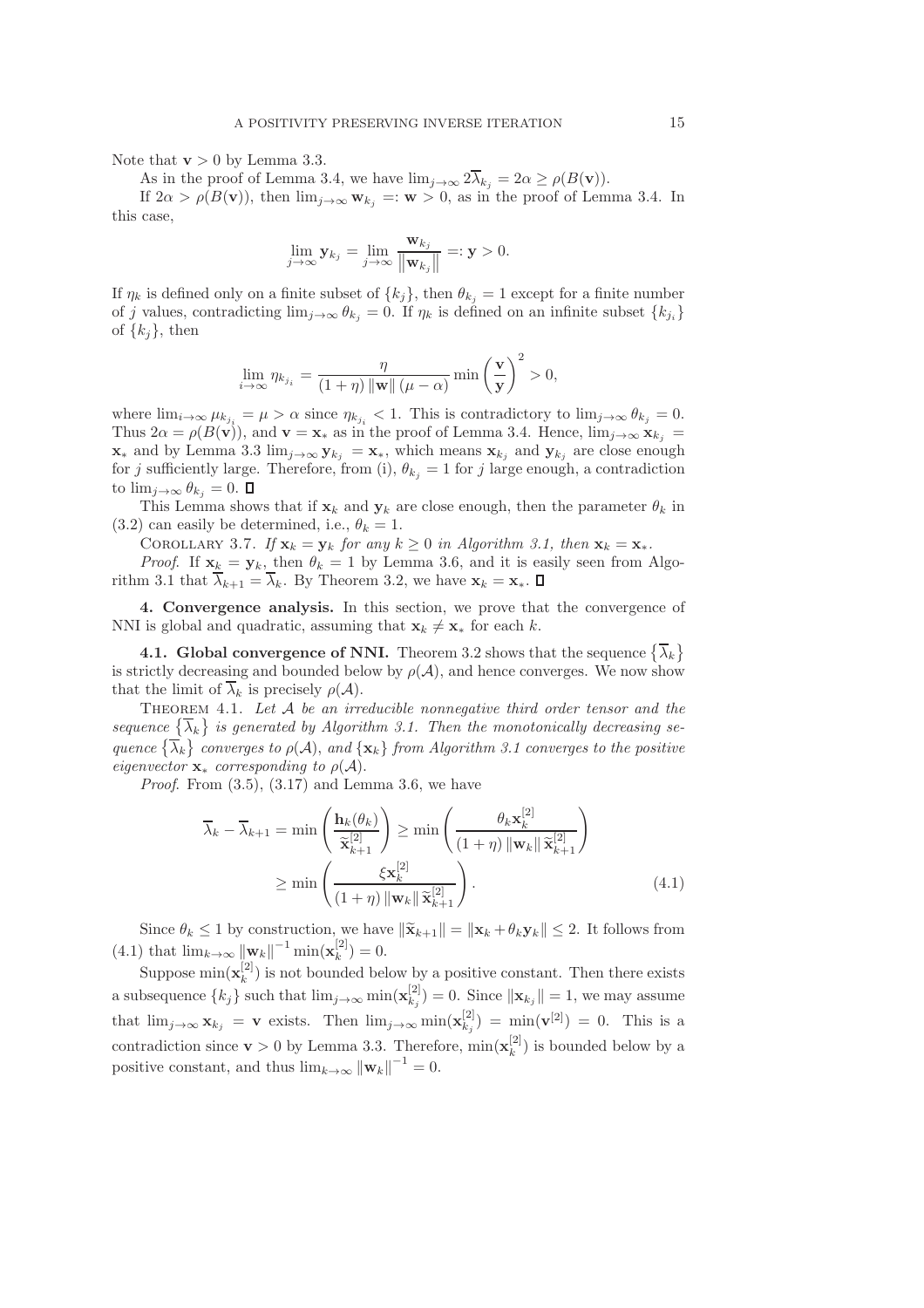Let **v** be any limit point of  $\{x_k\}$ , with  $\lim_{j\to\infty} x_{k_j} = \mathbf{v}$ . If  $\lim_{j\to\infty} 2\overline{\lambda}_{k_j} >$  $\rho(B(\mathbf{v}))$ , then (as in the proof of Lemma 3.4)  $\{\mathbf{w}_{k_j}\}\$ is bounded, a contradiction. So  $\lim_{j\to\infty} 2\overline{\lambda}_{k_j} = \rho(B(\mathbf{v}))$ , which implies  $\mathbf{v} = \mathbf{x}_{*}$ , again as in the proof of Lemma 3.4. Therefore,  $\mathbf{x}_*$  is the only limit point of the bounded sequence  $\{\mathbf{x}_k\}$ . Thus  $\lim_{k\to\infty} \mathbf{x}_k =$  $\mathbf{x}_*$  and it follows that  $\lim_{k\to\infty} \overline{\lambda}_k = \max\left(\frac{\mathcal{A}\mathbf{x}_*^2}{\mathbf{x}_*^{[2]}}\right)$  $\mathbf{x}^{[2]}_*$  $= \rho(\mathcal{A}).$ 

4.2. Quadratic convergence of NNI. The proof of quadratic convergence uses a number of technical results in section 3 about NNI. It also exploits a connection between NNI and Newton's method. So we start with the following result about Newton's method.

THEOREM 4.2. Let  $f(x, \lambda)$  be defined by (2.8) such that  $f(x_*, \rho(\mathcal{A})) = 0$ . Then

(i)  $\mathbf{Jf}(\mathbf{x}_{*}, \rho(\mathcal{A}))$  is nonsingular.

(ii)  $\mathbf{Jf}(\mathbf{x}, \lambda)$  satisfies a Lipschitz condition at  $(\mathbf{x}_*, \rho(\mathcal{A}))$ .

Let  $\{\mathbf{x}_k, \overline{\lambda}_k\}$  be generated by NNI. Then there is a constant  $\beta$  such that for all  $(\mathbf{x}_k, \overline{\lambda}_k)$ sufficiently close to  $(\mathbf{x}_*, \rho(\mathcal{A}))$ 

$$
\left\| \begin{bmatrix} \widehat{\mathbf{x}}_{k+1} \\ \widehat{\lambda}_{k+1} \end{bmatrix} - \begin{bmatrix} \mathbf{x}_* \\ \rho(\mathcal{A}) \end{bmatrix} \right\| \le \beta \left\| \begin{bmatrix} \mathbf{x}_k \\ \widehat{\lambda}_k \end{bmatrix} - \begin{bmatrix} \mathbf{x}_* \\ \rho(\mathcal{A}) \end{bmatrix} \right\|^2, \tag{4.2}
$$

where  $\left\{\widehat{\mathbf{x}}_{k+1}, \widehat{\lambda}_{k+1}\right\}$  is generated by Newton step (2.13)–(2.15) from  $\{\mathbf{x}_k, \overline{\lambda}_k\}$ , instead of  $\left\{ \widehat{\mathbf{x}}_{k},\widehat{\lambda }_{k}\right\}$ .

*Proof.* (i). Recall that  $\mathbf{Jf}(\mathbf{x}, \lambda)$  is given by (2.9). Let  $(\mathbf{z}^T, \zeta)^T \in \mathbb{R}^{n+1}$  be such that

$$
0 = \mathbf{Jf}(\mathbf{x}_{*}, \rho(\mathcal{A})) \left[ \begin{array}{c} \mathbf{z} \\ \zeta \end{array} \right] = \left[ \begin{array}{cc} -\mathbf{J_x r}(\mathbf{x}_{*}, \rho(\mathcal{A})) & -\mathbf{x}_{*}^{[2]} \\ -\mathbf{x}_{*}^{T} & 0 \end{array} \right] \left[ \begin{array}{c} \mathbf{z} \\ \zeta \end{array} \right].
$$

We need to show  $(\mathbf{z}^T, \zeta) = 0$ . Since  $\mathbf{J}_{\mathbf{x}} \mathbf{r}(\mathbf{x}_*, \rho(\mathcal{A}))$  is defined by (2.10), premultiplying both sides by diag $(\left(\mathbf{x}_{*}\right)^{T}, 1)^{-1}$  yields

$$
0 = \begin{bmatrix} B(\mathbf{x}_*) - 2\rho(\mathcal{A})I & -\mathbf{x}_* \\ -\mathbf{x}_*^T & 0 \end{bmatrix} \begin{bmatrix} \mathbf{z} \\ \zeta \end{bmatrix}.
$$
 (4.3)

Since  $B(\mathbf{x}_{*})$  is an irreducible nonnegative matrix by Lemma 2.4, we assume that  $\mathbf{x}_{\ell}$ is the left Perron vector of  $B(\mathbf{x}_*)$ . Premultiplying the first equation in (4.3) by  $\mathbf{x}_{\ell}^T$ , we obtain

$$
\mathbf{x}_{\ell}^{T}\left[B(\mathbf{x}_{*})-2\rho(\mathcal{A})I\right]\mathbf{z}-\mathbf{x}_{\ell}^{T}\mathbf{x}_{*}\zeta=0.
$$

Since  $\mathbf{x}_{\ell}^{T}B(\mathbf{x}_{*}) = \mathbf{x}_{\ell}^{T}2\rho(\mathcal{A})$  and  $\mathbf{x}_{\ell} > 0$ , we get  $\zeta = 0$ . The first equation of (4.3) then becomes

$$
[B(\mathbf{x}_*)-2\rho(\mathcal{A})I]\mathbf{z}=0.
$$

Then by Perron–Frobenius theorem for a nonnegative irreducible matrix,  $z = sw$  with  $\mathbf{w} > 0$ . From the second equation of (4.3) we have  $\mathbf{x}_*^T \mathbf{z} = 0$ . So  $s = 0$  and then  $\mathbf{z} = 0$ . Hence  $(\mathbf{z}^T, \zeta) = 0$ .

(ii). Let N be a neighborhood of  $(\mathbf{x}_*, \rho(\mathcal{A}))$ . From the definition of  $\mathbf{Jf}(\mathbf{x}, \lambda)$ , for any  $(\mathbf{x}, \lambda) \in \mathcal{N}$ , we have

$$
\mathbf{Jf}(\mathbf{x},\lambda) - \mathbf{Jf}(\mathbf{x}_{*},\rho(\mathcal{A})) = \left[ \begin{array}{cc} \mathbf{J_x r}(\mathbf{x}_{*},\rho(\mathcal{A})) - \mathbf{J_x r}(\mathbf{x},\lambda) & \mathbf{x}_{*}^{[2]} - \mathbf{x}^{[2]} \\ \mathbf{x}_{*}^{T} - \mathbf{x}^{T} & 0 \end{array} \right].
$$
 (4.4)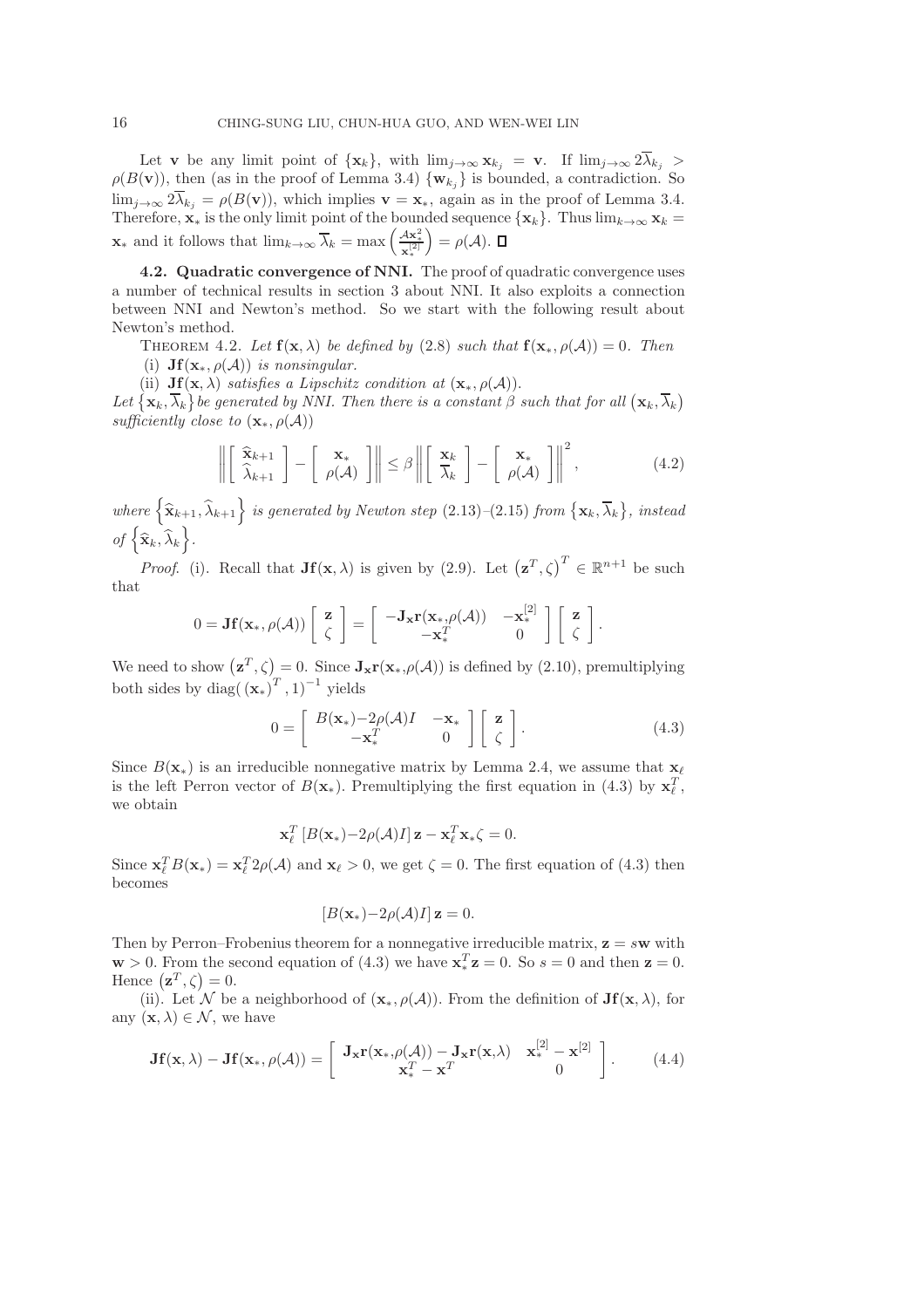Direct computation yields

$$
\mathbf{J}_{\mathbf{x}}\mathbf{r}(\mathbf{x}_{*},\rho(\mathcal{A})) - \mathbf{J}_{\mathbf{x}}\mathbf{r}(\mathbf{x},\lambda) = \left[2\rho(\mathcal{A})D(\mathbf{x}_{*}) - G(\mathbf{x}_{*})\right] - \left[2\lambda D(\mathbf{x}) - G(\mathbf{x})\right]
$$

$$
= \left[G(\mathbf{x}) - G(\mathbf{x}_{*})\right] - \left[2\lambda D(\mathbf{x}) - 2\rho(\mathcal{A})D(\mathbf{x}_{*})\right]
$$

$$
= \mathbf{J}_{\mathbf{x}}\mathbf{r}(\mathbf{x}_{*} - \mathbf{x},\rho(\mathcal{A})) - 2\left(\rho(\mathcal{A}) - \lambda\right)D(\mathbf{x}). \tag{4.5}
$$

Substituting (4.5) into (4.4) and using basic properties of matrix and vector norms, we obtain the conclusion (ii): There is a constant  $\kappa$  such that

$$
\|\mathbf{Jf}(\mathbf{x},\lambda) - \mathbf{Jf}(\mathbf{x}_*,\rho(\mathcal{A}))\| \leq \kappa \left\| \begin{bmatrix} \mathbf{x} \\ \lambda \end{bmatrix} - \begin{bmatrix} \mathbf{x}_* \\ \rho(\mathcal{A}) \end{bmatrix} \right\| \text{ for all } (\mathbf{x},\lambda) \in \mathcal{N}.
$$

The inequality (4.2) is a basic result of Newton's method after (i) and (ii) have been verified; see [10, Theorem 5.1.2] for example.  $\square$ 

However, the inequality (4.2) itself does not imply

$$
\left|\widehat{\lambda}_{k+1} - \rho(\mathcal{A})\right| \le c \left|\overline{\lambda}_k - \rho(\mathcal{A})\right|^2 \tag{4.6}
$$

for some constant  $c > 0$ . We need to establish first a relationship between  $\|\mathbf{x}_k - \mathbf{x}_*\|$ and  $\left| \overline{\lambda}_k - \rho(\mathcal{A}) \right|$ .

THEOREM 4.3. Let  $\{\mathbf{x}_k, \overline{\lambda}_k\}$  be generated by NNI. Then there are constants  $c_1, c_2 > 0$  such that  $c_1 \|\mathbf{x}_k - \mathbf{x}_*\| \leq |\overline{\lambda}_k - \rho(\mathcal{A})| \leq c_2 \|\mathbf{x}_k - \mathbf{x}_*\|$  for all  $k \geq 0$ .

Proof. From  $(2.8)$  we have

$$
\frac{\mathcal{A}\mathbf{x}^2}{\mathbf{x}^{[2]}} = \lambda \mathbf{e} - \frac{\mathbf{r}(\mathbf{x},\lambda)}{\mathbf{x}^{[2]}} = \rho(\mathcal{A})\mathbf{e} - \frac{\mathbf{r}(\mathbf{x},\rho(\mathcal{A}))}{\mathbf{x}^{[2]}}.
$$

Thus the Fréchet derivative of  $\frac{Ax^2}{x^{[2]}}$  is given by

$$
-D(\mathbf{x})^{-2} \mathbf{J}_\mathbf{x} \mathbf{r}(\mathbf{x}, \rho(\mathcal{A})) + 2D(\mathbf{x})^{-3} D(\mathbf{r}(\mathbf{x}, \rho(\mathcal{A})).
$$

Then by Taylor's theorem

$$
\frac{\mathcal{A}\mathbf{x}_{k}^{2}}{\mathbf{x}_{k}^{[2]}}-\frac{\mathcal{A}\mathbf{x}_{*}^{2}}{\mathbf{x}_{*}^{[2]}}=-D(\mathbf{x}_{*})^{-2}\mathbf{J}_{\mathbf{x}}\mathbf{r}(\mathbf{x}_{*},\rho(\mathcal{A}))(\mathbf{x}_{k}-\mathbf{x}_{*})+O(\Vert\mathbf{x}_{k}-\mathbf{x}_{*}\Vert^{2}).
$$

Now

$$
|\overline{\lambda}_k - \rho(\mathcal{A})| = \max\left(\frac{\mathcal{A}\mathbf{x}_k^2}{\mathbf{x}_k^{[2]}} - \frac{\mathcal{A}\mathbf{x}_*^2}{\mathbf{x}_*^{[2]}}\right) \le \left\|\frac{\mathcal{A}\mathbf{x}_k^2}{\mathbf{x}_k^{[2]}} - \frac{\mathcal{A}\mathbf{x}_*^2}{\mathbf{x}_*^{[2]}}\right\|
$$
  

$$
\le \left(\|D(\mathbf{x}_*)^{-2}\mathbf{J}_{\mathbf{x}}\mathbf{r}(\mathbf{x}_*, \rho(\mathcal{A}))\| + 1\right) \|\mathbf{x}_k - \mathbf{x}_*\|
$$

for  $k$  large enough, and the existence of  $c_2$  follows readily.

On the other hand,

$$
\begin{aligned} \left| \overline{\lambda}_k - \rho(\mathcal{A}) \right| &= \max \left( \frac{\mathcal{A} \mathbf{x}_k^2}{\mathbf{x}_k^{[2]}} - \frac{\mathcal{A} \mathbf{x}_*^2}{\mathbf{x}_*^{[2]}} \right) \\ &\ge \max \left( -D(\mathbf{x}_*)^{-2} \mathbf{J}_\mathbf{x} \mathbf{r}(\mathbf{x}_*, \rho(\mathcal{A}))(\mathbf{x}_k - \mathbf{x}_*) \right) - c_3 \|\mathbf{x}_k - \mathbf{x}_*\|^2 \end{aligned}
$$

for some  $c_3 > 0$ . Let  $\mathbf{q}_k = (\mathbf{x}_k - \mathbf{x}_*) / ||\mathbf{x}_k - \mathbf{x}_*||$  with  $||\mathbf{q}_k|| = 1$ . Since  $\mathbf{x}_k, \mathbf{x}_* > 0$  and  $\|\mathbf{x}_k\| = \|\mathbf{x}_*\| = 1$ , we know that  $\mathbf{q}_k \not\leq 0$  and  $\mathbf{q}_k \not\geq 0$  for all k. To show the existence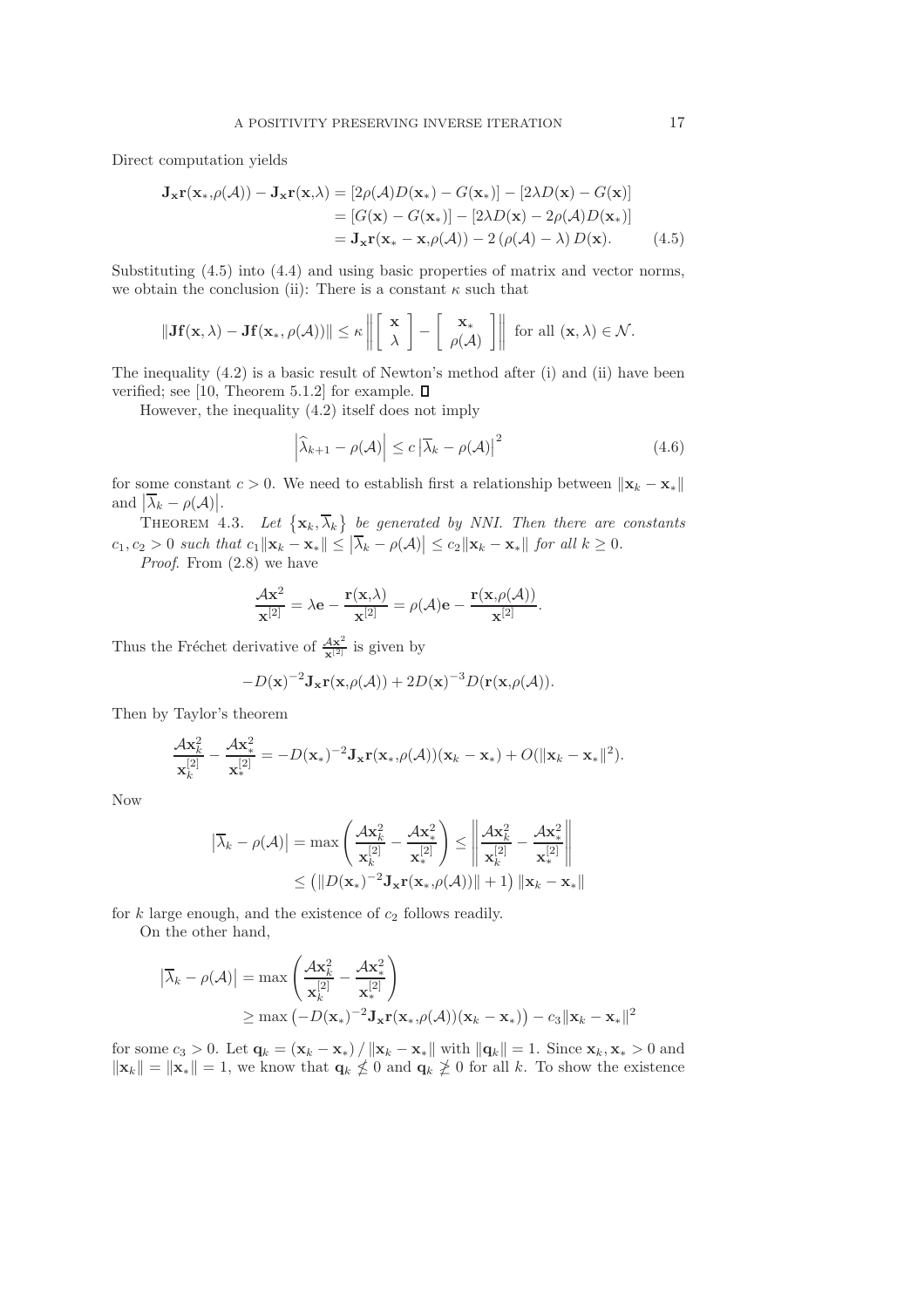of  $c_1$  in the theorem, we need to show that  $\max(-D(\mathbf{x}_*)^{-2}J_{\mathbf{x}}\mathbf{r}(\mathbf{x}_*,\rho(\mathcal{A}))\mathbf{q}_k) \ge c_4$  for some  $c_4 > 0$ . Suppose that such a constant  $c_4$  does not exist. Then there is subsequence  $\{k_j\}$  such that  $\lim \mathbf{q}_{k_j} = \mathbf{q}$  with  $\mathbf{q}$  neither positive nor negative,  $\|\mathbf{q}\| = 1$ , and  $\max(-D(\mathbf{x}_*)^{-2}\mathbf{J}_{\mathbf{x}}\mathbf{r}(\mathbf{x}_*,\rho(\mathcal{A}))\mathbf{q})=0.$  Now  $\mathbf{J}_{\mathbf{x}}\mathbf{r}(\mathbf{x}_*,\rho(\mathcal{A}))\mathbf{q}=(2\rho(\mathcal{A})I-B(\mathbf{x}_*))\mathbf{q}\geq 0.$ By Theorem 2.5 we have  $\mathbf{q} = \pm \mathbf{x}_*,$  a contradiction.  $\Box$ 

We are now ready to prove the quadratic convergence of NNI.

THEOREM 4.4. Assume  $\{{\bf x}_k,\overline{\lambda}_k\}$  is generated by NNI. Then  $\overline{\lambda}_k$  converges to  $\rho(\mathcal{A})$ quadratically and  $\mathbf{x}_k$  converges to  $\mathbf{x}_*$  quadratically.

*Proof.* Since NNI has global convergence, we assume that  $(\mathbf{x}_k, \overline{\lambda}_k)$  is sufficiently close to  $(\mathbf{x}_*, \rho(\mathcal{A}))$  . Let  $\left\{\widehat{\mathbf{x}}_{k+1}, \widehat{\lambda}_{k+1}\right\}$  be generated by Newton step  $(2.13)$ – $(2.15)$  from  $\{\mathbf x_k, \overline\lambda_k\}$ , instead of  $\{\widehat{\mathbf x}_k, \widehat{\lambda}_k\}$ , and assume that (4.2) holds.

From  $(2.15)$ ,  $(2.17)$  and  $(3.1)$ , we now have

$$
\widehat{\lambda}_{k+1} = \overline{\lambda}_k + \delta_k = \overline{\lambda}_k - \frac{1}{2\mathbf{x}_k^T \mathbf{w}_k} = \overline{\lambda}_k - \frac{1}{2\left\|\mathbf{w}_k\right\| \mathbf{x}_k^T \mathbf{y}_k}
$$

and then

$$
\widehat{\lambda}_{k+1} - \rho(\mathcal{A}) = \overline{\lambda}_k - \rho(\mathcal{A}) - \frac{1}{2 \left\| \mathbf{w}_k \right\| \mathbf{x}_k^T \mathbf{y}_k}.
$$

By (4.2) and Theorem 4.3, the inequality (4.6) holds with  $c = \beta(1 + 1/c_1^2)$ . It follows that for  $\varepsilon_k = \overline{\lambda}_k - \rho(\mathcal{A})$ 

$$
\varepsilon_k - \frac{1}{2\left\|\mathbf{w}_k\right\| \mathbf{x}_k^T \mathbf{y}_k} = O(\varepsilon_k^2)
$$

and then

$$
\|\mathbf{w}_k\| = \frac{1}{2\mathbf{x}_k^T \mathbf{y}_k \varepsilon_k (1 - O(\varepsilon_k))}.
$$

In particular,  $\lim_{k\to\infty} \varepsilon_k ||\mathbf{w}_k|| = \frac{1}{2}$ . From (3.5), we have

$$
\varepsilon_{k+1} = \varepsilon_k - \min\left(\frac{\mathbf{h}_k(\theta_k)}{\widetilde{\mathbf{x}}_{k+1}^{[2]}}\right) \tag{4.7}
$$

By Theorem 4.1, Lemma 3.3 and Lemma 3.6, we have  $\theta_k = 1$  for k large enough, and from (3.24) we have

$$
\frac{\mathbf{h}_k(1)}{\widetilde{\mathbf{x}}_{k+1}^{[2]}} = \frac{2\mathbf{x}_k^{[2]}}{\|\mathbf{w}_k\| \widetilde{\mathbf{x}}_{k+1}^{[2]}} + \frac{\mathbf{R}(\mathbf{y}_k,\mathbf{x}_k,\overline{\lambda}_k)}{\widetilde{\mathbf{x}}_{k+1}^{[2]}}.
$$

Now for some  $j$  dependent on  $k$ 

$$
\varepsilon_{k+1} = \varepsilon_k - \min \frac{\mathbf{h}_k(1)}{\widetilde{\mathbf{x}}_{k+1}^{[2]}} = \varepsilon_k - \frac{2(\mathbf{x}_k^{(j)})^2}{\|\mathbf{w}_k\| \, (\widetilde{\mathbf{x}}_{k+1}^{(j)})^2} - \frac{\mathbf{R}(\mathbf{y}_k, \mathbf{x}_k, \overline{\lambda}_k)^{(j)}}{(\widetilde{\mathbf{x}}_{k+1}^{(j)})^2}.
$$
(4.8)

From Lemma 3.5 and Lemma 3.4, it follows that

$$
\left\|\mathbf{R}(\mathbf{y}_k,\mathbf{x}_k,\overline{\lambda}_k)\right\| \leq M_2 \left\|\mathbf{y}_k-\mathbf{x}_k\right\|^2 \leq M_2 M_1^2 \left\|\mathbf{w}_k\right\|^{-2}.
$$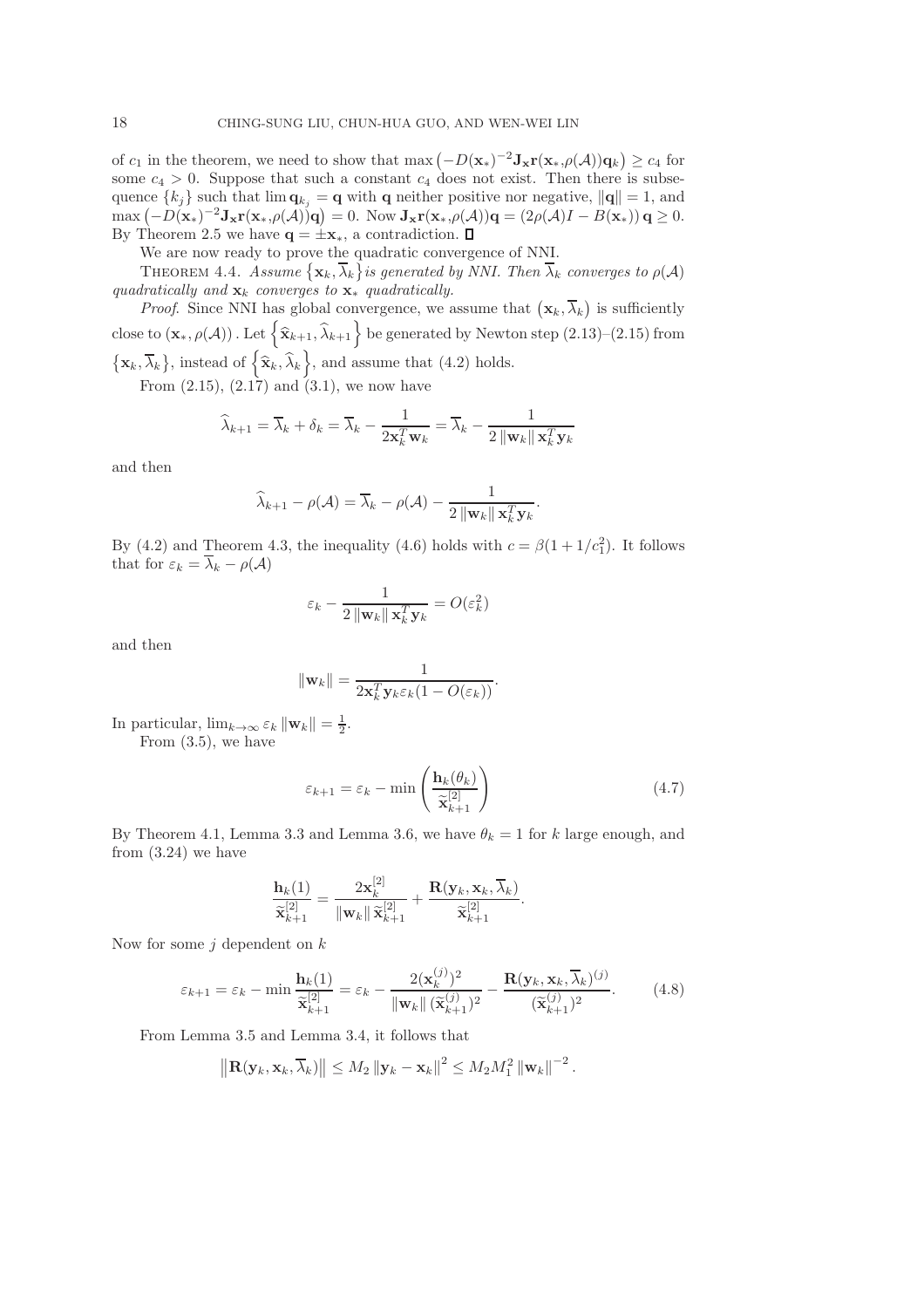We then have

$$
-\frac{\mathbf{R}(\mathbf{y}_k, \mathbf{x}_k, \overline{\lambda}_k)^{(j)}}{(\widetilde{\mathbf{x}}_{k+1}^{(j)})^2} \le \frac{\|\mathbf{R}(\mathbf{y}_k, \mathbf{x}_k, \overline{\lambda}_k)\|}{(\widetilde{\mathbf{x}}_{k+1}^{(j)})^2} \le \frac{4M_2M_1^2}{3(\min x_*)^2} \varepsilon_k^2
$$
(4.9)

for  $k$  large enough. We also have

$$
\varepsilon_k - \frac{2(\mathbf{x}_k^{(j)})^2}{\|\mathbf{w}_k\| \left(\widetilde{\mathbf{x}}_{k+1}^{(j)}\right)^2} = \varepsilon_k - \frac{2(\mathbf{x}_k^{(j)})^2}{\left(\widetilde{\mathbf{x}}_{k+1}^{(j)}\right)^2} 2\mathbf{x}_k^T \mathbf{y}_k \varepsilon_k (1 - O(\varepsilon_k)).
$$
 (4.10)

Note that  $||\mathbf{y}_k - \mathbf{x}_k|| \leq M_1 ||\mathbf{w}_k||^{-1} \leq 3M_1 \varepsilon_k$  for k large enough. Thus  $\mathbf{x}_k^T \mathbf{y}_k =$  $1 + \mathbf{x}_k^T(\mathbf{y}_k - \mathbf{x}_k) = 1 + O(\varepsilon_k)$  and

$$
\frac{4(\mathbf{x}_k^{(j)})^2}{(\widetilde{\mathbf{x}}_{k+1}^{(j)})^2} = \frac{(2\mathbf{x}_k^{(j)})^2}{(2\mathbf{x}_k^{(j)} + \mathbf{y}_k^{(j)} - \mathbf{x}_k^{(j)})^2} = \left(1 + \frac{1}{2\mathbf{x}_k^{(j)}}(\mathbf{y}_k - \mathbf{x}_k)^{(j)}\right)^{-2} = 1 + O(\varepsilon_k).
$$

It follows from (4.10) that

$$
\varepsilon_k - \frac{2(\mathbf{x}_k^{(j)})^2}{\|\mathbf{w}_k\| \, (\widetilde{\mathbf{x}}_{k+1}^{(j)})^2} = O(\varepsilon_k^2).
$$

It then follows from (4.8) and (4.9) that  $\varepsilon_{k+1} \leq d\varepsilon_k^2$  for some constant d. Thus  $\overline{\lambda}_k$ converges to  $\rho(\mathcal{A})$  quadratically. It follows from Theorem 4.3 that  $\mathbf{x}_k$  converges to  $\mathbf{x}_*$ quadratically.  $\square$ 

Since we use  $\lambda_k - \underline{\lambda}_k$  in the stopping criterion in Algorithm 3.1, the following result is also relevant.

THEOREM 4.5. Assume  $\{\overline{\lambda}_k, \underline{\lambda}_k, \mathbf{x}_k\}$  is generated by NNI. Then  $\overline{\lambda}_k - \underline{\lambda}_k$  converges to 0 quadratically.

Proof. From  $(3.10)$ , we have

$$
\underline{\lambda}_{k+1} = \overline{\lambda}_k - \max\left(\frac{\mathbf{h}_k(\theta_k)}{\widetilde{\mathbf{x}}_{k+1}^{[2]}}\right),\,
$$

where  $\Delta_k = \min \left( \frac{\mathcal{A} \tilde{\mathbf{x}}_k^2}{\tilde{\mathbf{x}}_k^{[2]}} \right)$  $\setminus$ . Then

$$
\overline{\lambda}_{k+1} - \underline{\lambda}_{k+1} = \overline{\lambda}_{k+1} - \overline{\lambda}_k + \max\left(\frac{\mathbf{h}_k(\theta_k)}{\widetilde{\mathbf{x}}_{k+1}^{[2]}}\right)
$$

$$
= \varepsilon_{k+1} - \left(\varepsilon_k - \max\left(\frac{\mathbf{h}_k(\theta_k)}{\widetilde{\mathbf{x}}_{k+1}^{[2]}}\right)\right).
$$

As in the proof of Theorem 4.4, we now have  $\varepsilon_k - \max\left(\frac{\mathbf{h}_k(\theta_k)}{\tilde{\mathbf{h}}^{2}}\right)$  $\frac{\partial h_k(\theta_k)}{\partial \tilde{\mathbf{x}}_{k+1}^{[2]}}$  =  $O(\varepsilon_k^2)$ . Thus for some constant  $c > 0$ ,  $\overline{\lambda}_{k+1} - \underline{\lambda}_{k+1} \leq c \varepsilon_k^2 = c(\overline{\lambda}_k - \rho(\mathcal{A}))^2 \leq c(\overline{\lambda}_k - \underline{\lambda}_k)^2$ .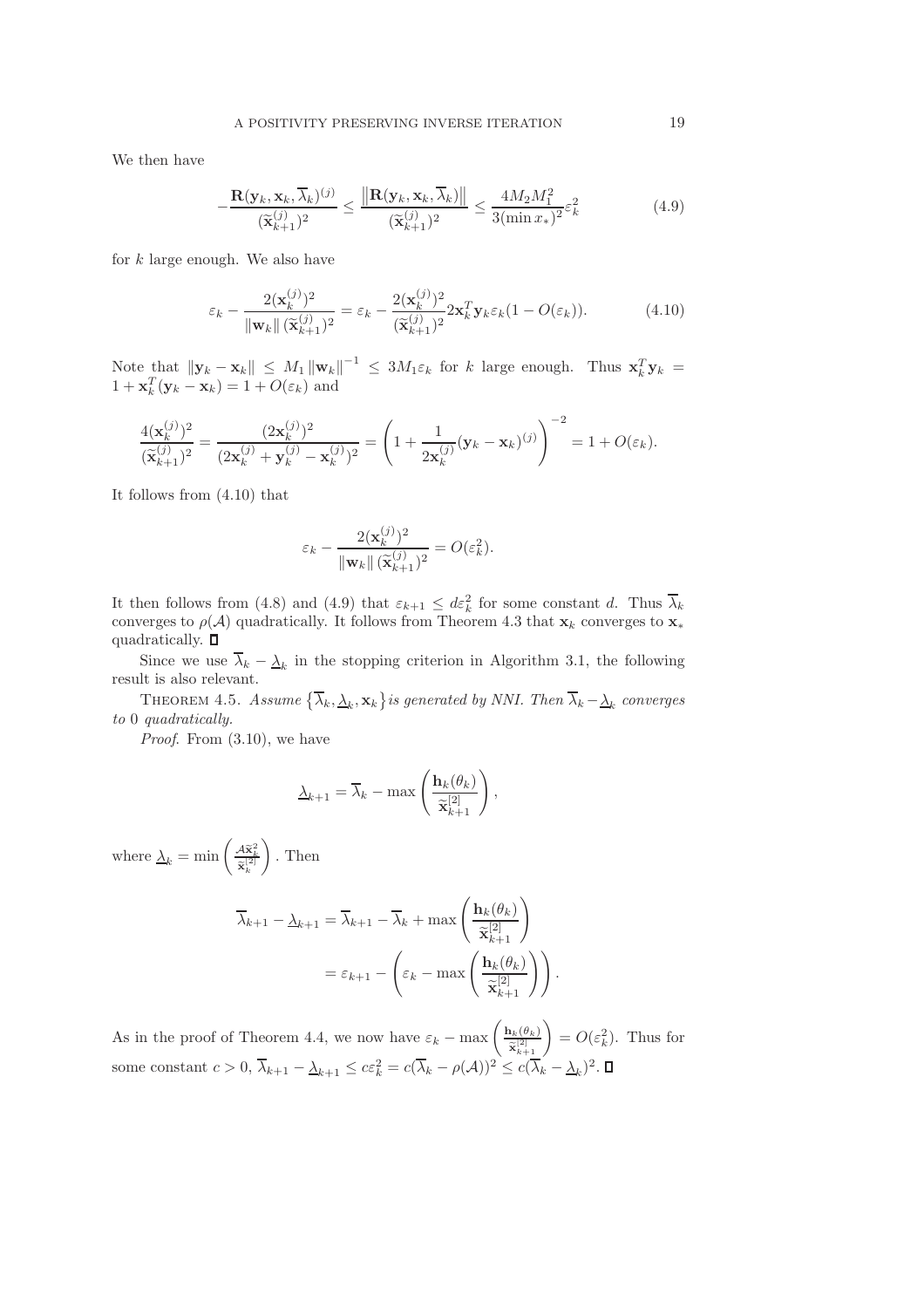5. Numerical experiments. In this section, we present some numerical results to support our theory for NNI, and to illustrate its effectiveness. We compare NNI with the NQZ method [16]. All numerical tests were performed on an Intel (R) Core (TM) i7 CPU 4770@ 3.4GHz with 16 GB memory using Matlab R2013a with machine precision  $\varepsilon = 2.22 \times 10^{-16}$  under the Microsoft Windows 7 64-bit. Throughout the experiments, the initial vector is  $\mathbf{x}_0 = \frac{1}{\sqrt{n}} [1, \dots, 1]^T \in \mathbb{R}^n$ , which is precisely the one used in [20] to prove the linear convergence of the NQZ algorithm. We also take  $\eta = 0.1$  for NNI. But we found that the choice of  $\eta$  has no significant effect on the performance of NNI. For both methods, we terminate the iteration when one of the following conditions is satisfied:

1. 
$$
k \ge 10000
$$
.

2. 
$$
(\overline{\lambda}_k - \underline{\lambda}_k) / \overline{\lambda}_k \le 10^{-13}
$$
, where  $\underline{\lambda}_k = \min \left( \frac{4\mathbf{x}_k^2}{\mathbf{x}_k^{[2]}} \right)$ .

Note that  $(\overline{\lambda}_k - \underline{\lambda}_k) / \overline{\lambda}_k$  is an upper bound for  $(\overline{\lambda}_k - \rho(\mathcal{A})) / \overline{\lambda}_k$ . For simplicity, we call  $(\overline{\lambda}_k - \underline{\lambda}_k)/\overline{\lambda}_k$  the relative error in step k.

We first apply NNI and NQZ to compute the Perron pair of a transition probability tensor arising from a higher-order Markov chain. A probability distribution of the higher-order Markov chain is then obtained by normalizing the Perron vector to a positive vector with unit 1-norm [16].

EXAMPLE 1. Consider the transition probability tensor  $P$  of order 3 and dimension 3 given by:

$$
\mathcal{P}(1,:,:)=\left[\begin{array}{cccc} 0.9000 & 0.6700 & 0.6604 \\ 0.3340 & 0.1040 & 0.0945 \\ 0.3106 & 0.0805 & 0.0710 \end{array}\right],
$$
  

$$
\mathcal{P}(2,:,:)=\left[\begin{array}{cccc} 0.0690 & 0.2892 & 0.0716 \\ 0.6108 & 0.8310 & 0.6133 \\ 0.0754 & 0.2956 & 0.0780 \end{array}\right],
$$
  

$$
\mathcal{P}(3,:,:)=\left[\begin{array}{cccc} 0.0310 & 0.0408 & 0.2680 \\ 0.0552 & 0.0650 & 0.2922 \\ 0.6140 & 0.6239 & 0.8510 \end{array}\right].
$$

The data here is obtained from the occupational mobility of physicists data in [19].

For Example 1, Figure 5.1 depicts how the relative error evolves versus the number of iterations for NQZ and NNI, respectively. It indicates that NQZ converges linearly and NNI converges quadratically. Note that NQZ and NNI use 33 and 5 iterations, respectively, to achieve the desired accuracy.

We then apply NNI and NQZ to compute the Perron pair of a perturbation of the third order *n*-dimensional signless Laplacian tensor  $[7, 8]$ .

Example 2. Consider the third order n-dimensional signless Laplacian tensor  $\mathcal{B} = \mathcal{D} + \mathcal{C}$  of a connected hypergraph [7, 8], where  $\mathcal{D}$  is the diagonal tensor with diagonal element  $d_{i,i,i}$  equal to the degree of vertex i for each i, and C is the adjacency tensor defined in [4, 7, 8]. Let  $E_1 = \{(i, j, j + 1)\}$  for  $i = 1, 2, 3$  and  $j = i+1, \ldots, n-1$ . We consider two hypergraphs:

- (a) The edge set of the hypergraph is given by  $E \setminus E_1$ , where E is the edge set of the complete 3-uniform hypergraph [7, 8].
- (b) The edge set of the hypergraph is  $E_1$  itself.

Since the tensor  $\beta$  is reducible, we follow the common approach (see [21] for example) of obtaining a nearby irreducible tensor by letting  $A = B + 10^{-8} \mathcal{E}$ , where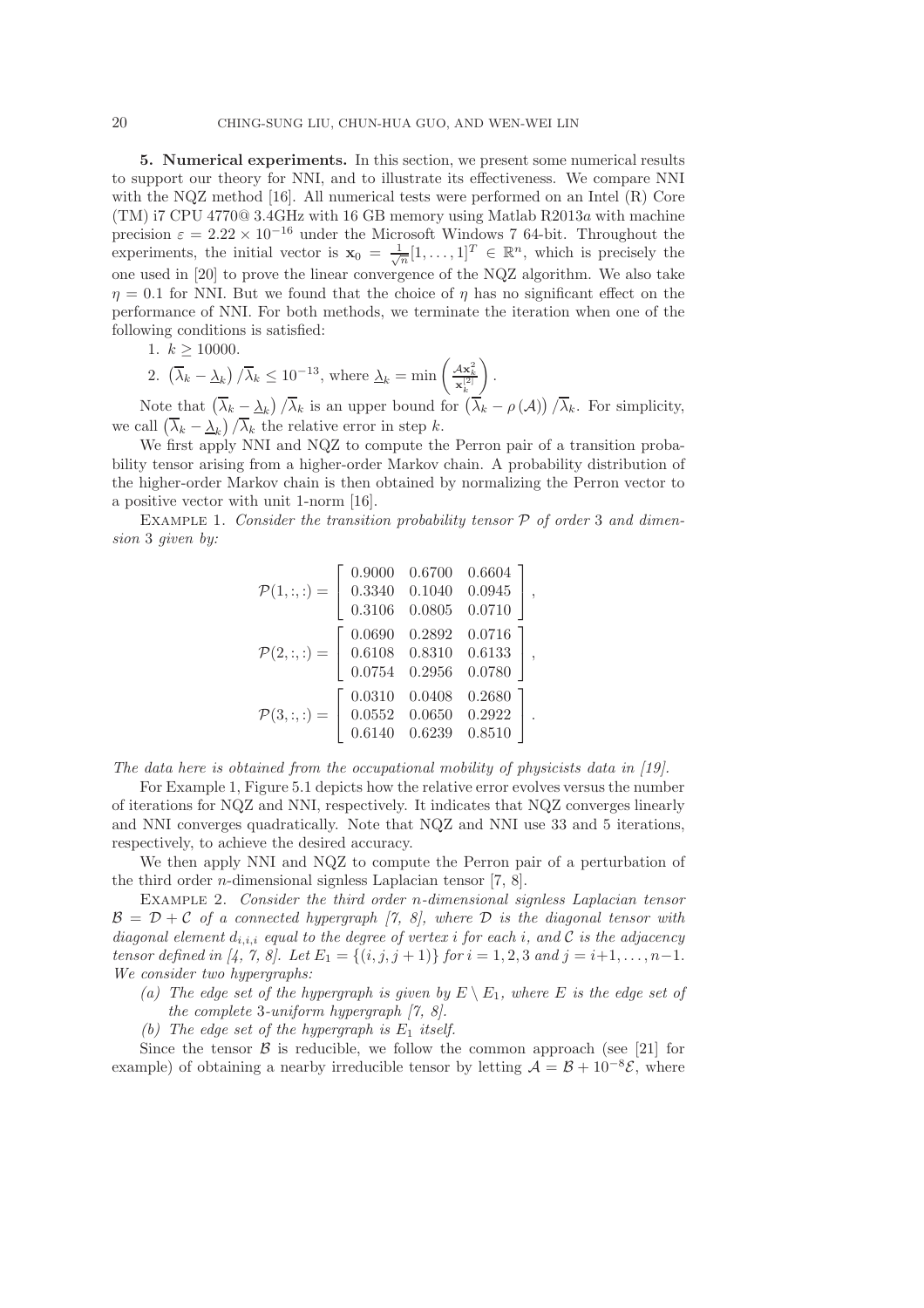

Fig. 5.1. *The relative error versus the number of iterations for Example 1.*

 $\mathcal E$  is the tensor with all entries equal to 1, and then apply NNI and NQZ to the irreducible nonnegative tensor A.

Tables 5.1 and 5.2 report the results obtained by NQZ and NNI, for Example 2 (a) and Example 2 (b), respectively. In the tables,  $n$  specifies the dimension, "Iter" denotes the number of iterations to achieve convergence, "Err"denotes the relative error when the iterative methods are terminated. From the tables, we see that the number of iterations for NNI is at most 11, clearly indicating its quadratic convergence.

| TABLE 5.1                             |  |  |  |  |  |  |  |
|---------------------------------------|--|--|--|--|--|--|--|
| Numerical results for Example 2 $(a)$ |  |  |  |  |  |  |  |

| Tensor $\mathcal A$ | NNI  |          | NQZ  |            |
|---------------------|------|----------|------|------------|
| $\, n$              | Iter | Err      | Iter | Err        |
| 20                  | 5.   | 3.17e-15 | 37   | $9.64e-14$ |
| 50                  | 5.   | 6.34e-15 | 38   | 8.79e-14   |
| 100                 |      | 2.73e-14 | 38   | $6.53e-14$ |
| 200                 |      | 4.87e-14 | 37   | $3.22e-14$ |

TABLE  $5.2$ *Numerical results for Example 2 (b)*

| Tensor $A$ | NNI  |            | NQZ  |            |
|------------|------|------------|------|------------|
| $n_{\rm}$  | Iter | Err        | Iter | Err        |
| 20         |      | 2.56e-15   | 131  | $9.86e-14$ |
| 50         | 9    | $6.63e-15$ | 513  | $9.50e-14$ |
| 100        | 10   | 2.81e-14   | 1313 | $9.82e-14$ |
| <b>200</b> |      | $4.23e-14$ | 3033 | $9.54e-14$ |

6. Conclusion. We have presented an efficient method for computing the Perron pair of an irreducible nonnegative third order tensor, by combining the idea of Newton's method with the idea of the Noda iteration, and we have called it a Newton–